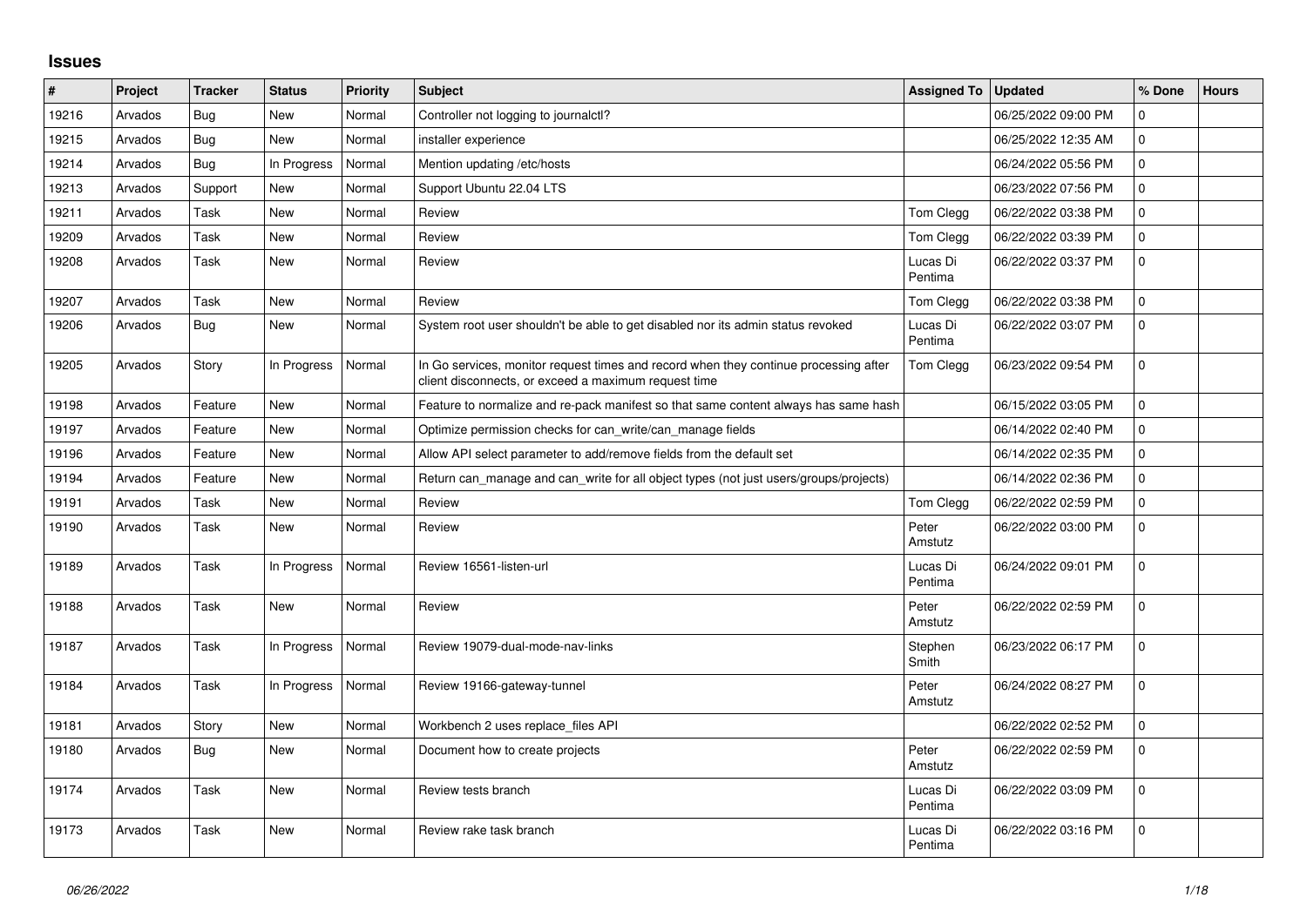| #     | Project | <b>Tracker</b> | <b>Status</b> | <b>Priority</b> | Subject                                                                                                                  | <b>Assigned To</b>  | <b>Updated</b>      | % Done      | <b>Hours</b> |
|-------|---------|----------------|---------------|-----------------|--------------------------------------------------------------------------------------------------------------------------|---------------------|---------------------|-------------|--------------|
| 19166 | Arvados | Feature        | In Progress   | Normal          | Container shell support for SLURM and LSF dispatchers                                                                    | Tom Clegg           | 06/24/2022 08:27 PM | $\mathbf 0$ |              |
| 19163 | Arvados | Task           | <b>New</b>    | Normal          | Write rake task                                                                                                          | Peter<br>Amstutz    | 06/22/2022 03:16 PM | 0           |              |
| 19162 | Arvados | Task           | <b>New</b>    | Normal          | Add tests                                                                                                                | Peter<br>Amstutz    | 06/22/2022 03:09 PM | $\mathbf 0$ |              |
| 19160 | Arvados | Task           | <b>New</b>    | Normal          | Review                                                                                                                   | Peter<br>Amstutz    | 06/22/2022 02:00 PM | $\mathbf 0$ |              |
| 19150 | Arvados | Feature        | <b>New</b>    | Normal          | arvados-server install -type=test -test-suite-user=X` should add user X to docker and<br>fuse groups                     |                     | 05/20/2022 05:53 PM | $\mathbf 0$ |              |
| 19142 | Arvados | Task           | <b>New</b>    | Normal          | Workbench 2: Avoid loading "mounts" section in the "Project" or "All process" view                                       | Lucas Di<br>Pentima | 06/22/2022 03:26 PM | $\mathbf 0$ |              |
| 19140 | Arvados | Feature        | <b>New</b>    | Normal          | Document a process by which you would set up a service account                                                           |                     | 06/07/2022 06:27 PM | $\mathsf 0$ |              |
| 19139 | Arvados | Bug            | New           | Normal          | Regular users should not be able to create user records; creating a user does not make<br>admin the "owner" of that user | Lucas Di<br>Pentima | 06/22/2022 03:38 PM | $\mathbf 0$ |              |
| 19121 | Arvados | Task           | <b>New</b>    | Normal          | Review                                                                                                                   | Peter<br>Amstutz    | 06/22/2022 03:25 PM | $\mathbf 0$ |              |
| 19117 | Arvados | Task           | <b>New</b>    | Normal          | Review                                                                                                                   | Stephen<br>Smith    | 06/22/2022 02:53 PM | $\mathbf 0$ |              |
| 19091 | Arvados | Feature        | <b>New</b>    | Normal          | Managed property to assert valid unix username                                                                           |                     | 05/02/2022 04:48 PM | $\mathsf 0$ |              |
| 19088 | Arvados | Feature        | In Progress   | Normal          | Expose properties as S3 tags in keep-web                                                                                 | Tom Clegg           | 06/24/2022 02:15 PM | $\mathbf 0$ |              |
| 19086 | Arvados | Feature        | New           | Normal          | Can provide input JSON/YAML when launching a Workflow as an alternative to the<br>input form                             | Peter<br>Amstutz    | 06/22/2022 02:53 PM | $\pmb{0}$   |              |
| 19082 | Arvados | Feature        | <b>New</b>    | Normal          | Scale default keep cache request with cores or RAM request                                                               |                     | 05/04/2022 03:19 PM | $\mathbf 0$ |              |
| 19080 | Arvados | Feature        | <b>New</b>    | Normal          | Offer to un-trash items, instead of "not found" dialog                                                                   |                     | 06/22/2022 02:55 PM | $\mathsf 0$ |              |
| 19079 | Arvados | Feature        | In Progress   | Normal          | Need to be able to open links from advance search in new tab                                                             | Stephen<br>Smith    | 06/23/2022 08:12 PM | $\mathbf 0$ |              |
| 19068 | Arvados | Task           | <b>New</b>    | Normal          | Review                                                                                                                   | Lucas Di<br>Pentima | 06/22/2022 03:37 PM | $\mathbf 0$ |              |
| 19066 | Arvados | Task           | <b>New</b>    | Normal          | Review                                                                                                                   | Lucas Di<br>Pentima | 06/22/2022 03:00 PM | $\mathbf 0$ |              |
| 19065 | Arvados | Task           | <b>New</b>    | Normal          | Review                                                                                                                   | Peter<br>Amstutz    | 06/22/2022 03:09 PM | $\mathbf 0$ |              |
| 19064 | Arvados | Task           | <b>New</b>    | Normal          | Review                                                                                                                   | Stephen<br>Smith    | 06/22/2022 03:00 PM | $\Omega$    |              |
| 19063 | Arvados | Task           | In Progress   | Normal          | Review 19052-fix-for-wrong-owner-on-search-list                                                                          | Daniel Kutyła       | 06/22/2022 03:05 PM | $\mathbf 0$ |              |
| 19058 | Arvados | Support        | <b>New</b>    | Normal          | Add code scanning to jenkins pipeline                                                                                    |                     | 04/27/2022 03:08 PM | $\mathsf 0$ |              |
| 19057 | Arvados | Bug            | <b>New</b>    | Normal          | [controller] should not allow adding the same user to a VM more than one time                                            |                     | 06/22/2022 02:53 PM | $\mathbf 0$ |              |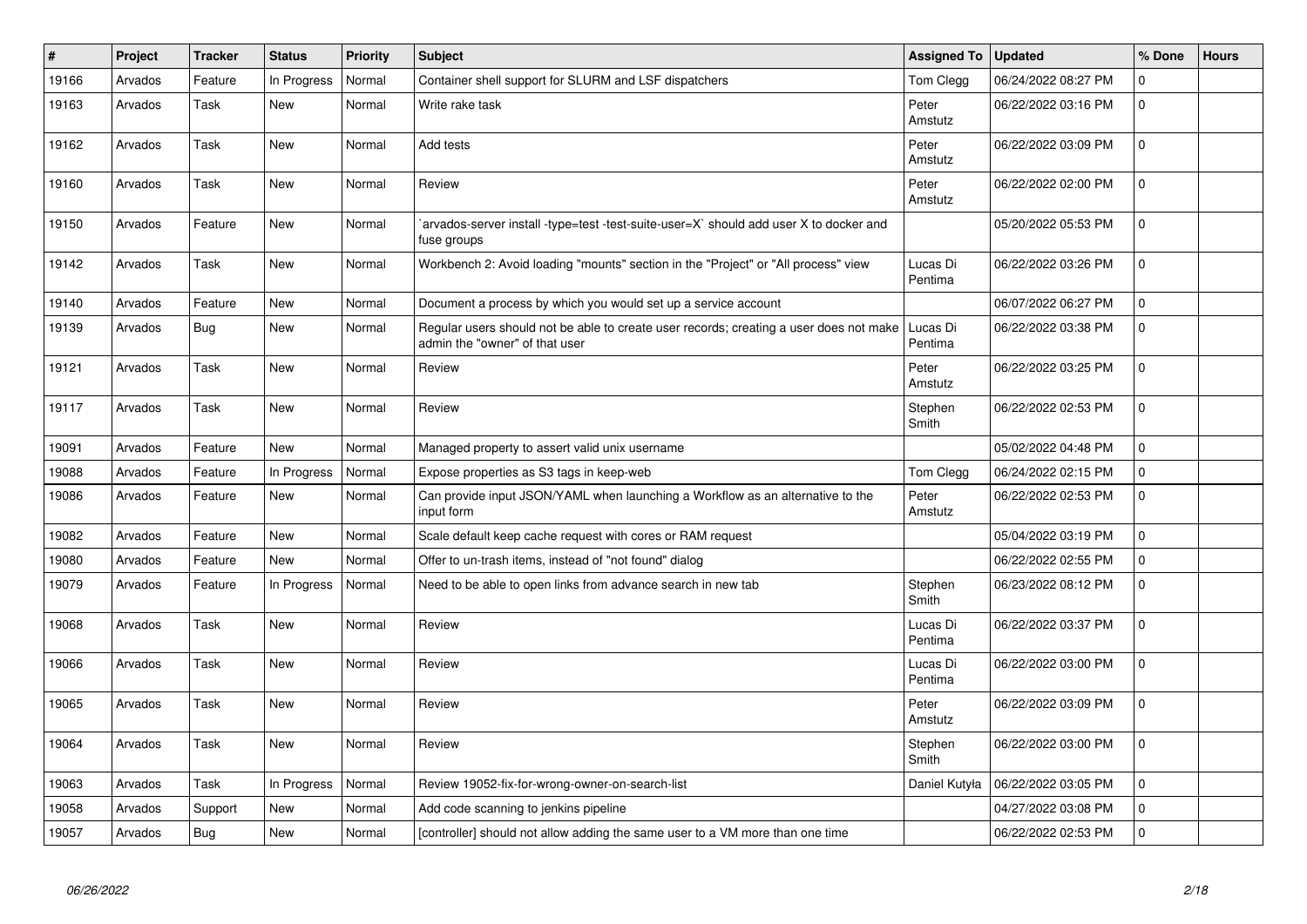| $\#$  | Project | <b>Tracker</b> | <b>Status</b> | <b>Priority</b> | <b>Subject</b>                                                                                          | <b>Assigned To</b>  | <b>Updated</b>      | % Done              | <b>Hours</b> |
|-------|---------|----------------|---------------|-----------------|---------------------------------------------------------------------------------------------------------|---------------------|---------------------|---------------------|--------------|
| 19056 | Arvados | Feature        | <b>New</b>    | Normal          | Environment variable / command line convention that specifies where to get<br>HOST/TOKEN settings.conf  |                     | 05/04/2022 03:18 PM | $\mathbf 0$         |              |
| 19053 | Arvados | Bug            | New           | Normal          | Update 'Technology' page to link to relevant parts of doc.arvados.org instead of wiki                   | Peter<br>Amstutz    | 06/22/2022 03:00 PM | $\mathbf{0}$        |              |
| 19051 | Arvados | Bug            | New           | Normal          | Handle quotes in search strings correctly                                                               | Daniel Kutyła       | 06/22/2022 03:00 PM | $\mathbf 0$         |              |
| 19048 | Arvados | <b>Bug</b>     | <b>New</b>    | Normal          | Copying a folder in collection file browser results in empty folder                                     |                     | 06/22/2022 02:54 PM | $\mathbf 0$         |              |
| 19047 | Arvados | Feature        | New           | Normal          | Pythonic interface to launch workflows                                                                  |                     | 04/20/2022 07:41 PM | $\Omega$            |              |
| 19044 | Arvados | Task           | In Progress   | Normal          | 27. Add the release to zenodo.org                                                                       |                     | 06/22/2022 03:00 PM | $\Omega$            |              |
| 19038 | Arvados | Task           | In Progress   | Normal          | 21. Publish arvados/arvbox-demo image                                                                   |                     | 06/22/2022 03:00 PM | 0                   |              |
| 19005 | Arvados | Task           | New           | Normal          | Review                                                                                                  | Peter<br>Amstutz    | 06/22/2022 03:09 PM | $\Omega$            |              |
| 19002 | Arvados | Task           | New           | Normal          | Review                                                                                                  | Peter<br>Amstutz    | 06/22/2022 03:17 PM | $\mathbf 0$         |              |
| 19000 | Arvados | Task           | <b>New</b>    | Normal          | Review                                                                                                  | Stephen<br>Smith    | 06/22/2022 01:58 PM | $\mathbf 0$         |              |
| 18999 | Arvados | Task           | <b>New</b>    | Normal          | Review                                                                                                  | Peter<br>Amstutz    | 06/22/2022 02:00 PM | $\mathbf 0$         |              |
| 18998 | Arvados | Story          | <b>New</b>    | Normal          | keepstore ability to check token validity for uploads                                                   |                     | 06/07/2022 08:59 PM | $\mathsf{O}\xspace$ |              |
| 18997 | Arvados | Story          | <b>New</b>    | Normal          | ability to migrate arvbox to arvados-server boot dev mode                                               |                     | 06/07/2022 09:00 PM | $\mathbf 0$         |              |
| 18996 | Arvados | Bug            | New           | Normal          | Container request's expires_at field                                                                    |                     | 06/22/2022 02:55 PM | $\Omega$            |              |
| 18990 | Arvados | <b>Bug</b>     | <b>New</b>    | Normal          | should reflect the value of TLS/Insecure in the "Get API Token" dialog                                  | Daniel Kutyła       | 06/22/2022 03:00 PM | $\mathbf 0$         |              |
| 18988 | Arvados | Feature        | <b>New</b>    | Normal          | [CWL] support singularity/docker hint to make debugging workflows easier                                |                     | 04/11/2022 06:29 PM | 0                   |              |
| 18979 | Arvados | <b>Bug</b>     | In Progress   | Normal          | Missing VM login, user names not rendered                                                               | Stephen<br>Smith    | 06/22/2022 03:09 PM | 0                   |              |
| 18977 | Arvados | Bug            | <b>New</b>    | Normal          | Mishandled Azure error?                                                                                 |                     | 04/12/2022 07:55 PM | $\mathbf 0$         |              |
| 18975 | Arvados | Feature        | <b>New</b>    | Normal          | log viewer improvements                                                                                 | Lucas Di<br>Pentima | 06/22/2022 02:59 PM | $\mathbf 0$         |              |
| 18973 | Arvados | Story          | <b>New</b>    | Normal          | Test combinations of federation scenarios                                                               |                     | 06/22/2022 02:54 PM | 0                   |              |
| 18970 | Arvados | Feature        | <b>New</b>    | Normal          | Add support for publicly shared collections (anonymous user)                                            |                     | 04/04/2022 03:17 PM | 0                   |              |
| 18969 | Arvados | <b>Bug</b>     | New           | Normal          | Controller should monitor its own memory usage and pause requests handling when<br>memory usage is high |                     | 04/05/2022 02:53 PM | $\Omega$            |              |
| 18968 | Arvados | Story          | <b>New</b>    | Normal          | Should be able to pick directories within collections                                                   | Stephen<br>Smith    | 06/22/2022 02:59 PM | $\mathbf 0$         |              |
| 18967 | Arvados | Story          | <b>New</b>    | Normal          | drop legacy columns and tables                                                                          |                     | 04/01/2022 07:03 PM | $\mathbf 0$         |              |
| 18965 | Arvados | <b>Bug</b>     | Feedback      | Normal          | does not preserve the desired destination url through the login process                                 | Daniel Kutyła       | 06/22/2022 03:09 PM | $\mathbf 0$         |              |
| 18964 | Arvados | Bug            | <b>New</b>    | Normal          | Write better prefetch tests                                                                             |                     | 06/22/2022 02:56 PM | $\mathbf 0$         |              |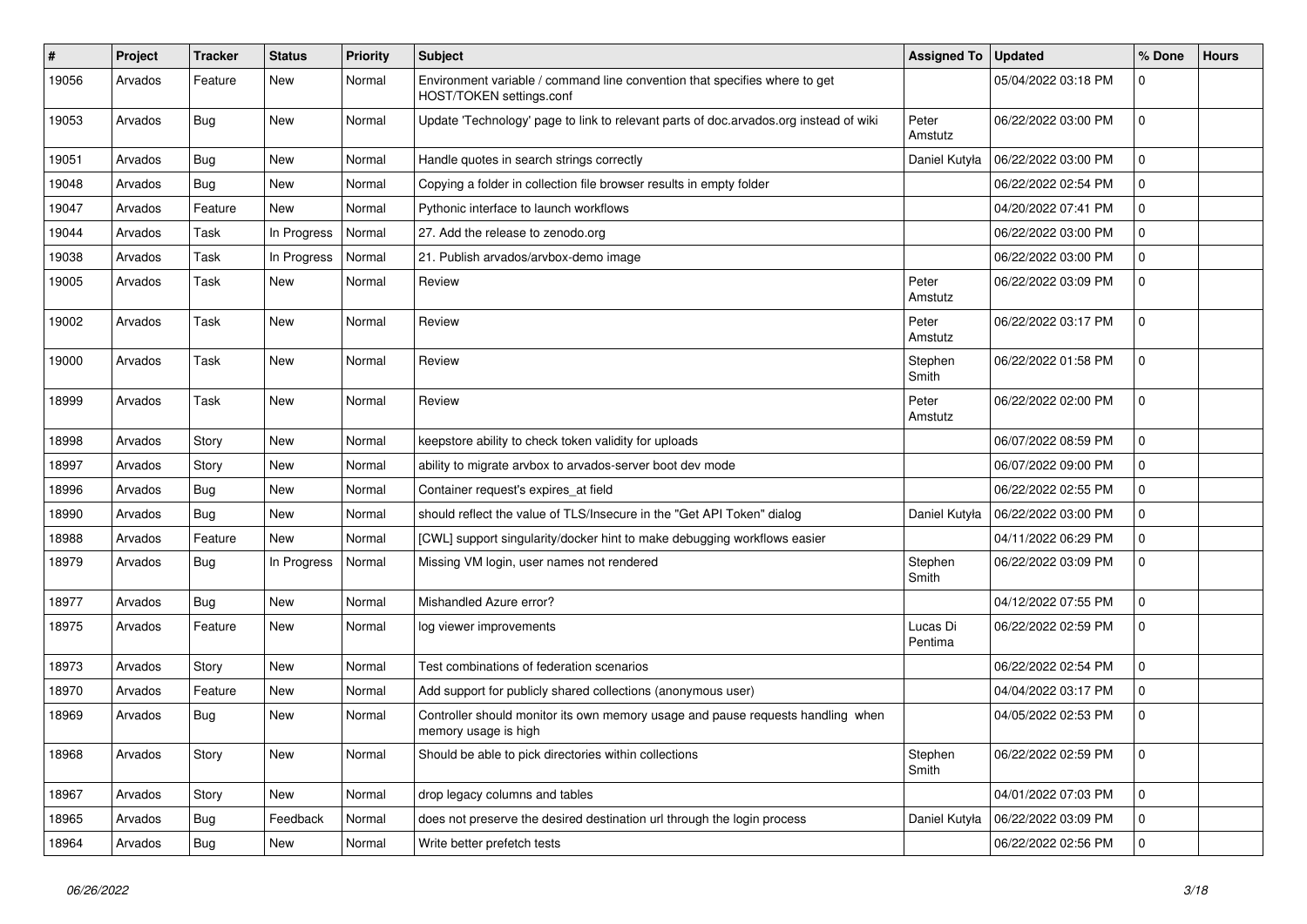| $\vert$ # | Project | <b>Tracker</b> | <b>Status</b> | <b>Priority</b> | <b>Subject</b>                                                                                                              | <b>Assigned To</b>  | <b>Updated</b>      | % Done              | <b>Hours</b> |
|-----------|---------|----------------|---------------|-----------------|-----------------------------------------------------------------------------------------------------------------------------|---------------------|---------------------|---------------------|--------------|
| 18961     | Arvados | Feature        | New           | Normal          | Go FileSystem / FUSE mount supports block caching & prefetch                                                                |                     | 05/04/2022 03:18 PM | 0                   |              |
| 18960     | Arvados | Feature        | New           | Normal          | crunch-run can use Go FUSE driver for read-only mounts                                                                      |                     | 05/04/2022 03:17 PM | $\mathbf 0$         |              |
| 18951     | Arvados | Task           | New           | Normal          | Review                                                                                                                      |                     | 06/22/2022 02:55 PM | 0                   |              |
| 18946     | Arvados | Feature        | New           | Normal          | Render fields of user profile from config                                                                                   |                     | 03/30/2022 02:29 PM | $\mathbf 0$         |              |
| 18944     | Arvados | Feature        | <b>New</b>    | Normal          | [controller] should log the user uuid used for the request                                                                  |                     | 06/22/2022 03:32 PM | 0                   |              |
| 18942     | Arvados | Story          | New           | Normal          | Remove perl SDK, tests, dependencies                                                                                        |                     | 03/29/2022 02:14 PM | 0                   |              |
| 18937     | Arvados | Feature        | New           | Low             | [config] simplify AnonymousUserToken configuration                                                                          |                     | 06/22/2022 02:55 PM | $\mathbf 0$         |              |
| 18936     | Arvados | Bug            | New           | Normal          | [api] [controller] remove reader_token support                                                                              |                     | 06/22/2022 02:56 PM | 0                   |              |
| 18897     | Arvados | Feature        | New           | Normal          | [go services] should log the uuid of the token used for each request (and if available,<br>the uuid of the associated user) |                     | 06/22/2022 03:32 PM | $\mathbf 0$         |              |
| 18882     | Arvados | Task           | New           | Normal          | Review                                                                                                                      | Daniel Kutyła       | 06/22/2022 02:59 PM | 0                   |              |
| 18879     | Arvados | Task           | New           | Normal          | Review                                                                                                                      | Lucas Di<br>Pentima | 06/22/2022 02:56 PM | $\mathbf 0$         |              |
| 18877     | Arvados | Task           | In Progress   | Normal          | Review 18692-frozen-projects-workbench-support                                                                              | Daniel Kutyła       | 06/22/2022 03:17 PM | 0                   |              |
| 18874     | Arvados | Support        | <b>New</b>    | Normal          | Merge workbench2 history into main Arvados repo                                                                             |                     | 06/22/2022 02:54 PM | $\mathbf 0$         |              |
| 18871     | Arvados | Feature        | New           | Normal          | WebDAV uses replace_files API                                                                                               |                     | 03/16/2022 02:13 PM | 0                   |              |
| 18864     | Arvados | Bug            | New           | Normal          | "Responsible person" link is wrong                                                                                          |                     | 03/14/2022 03:49 PM | $\mathbf 0$         |              |
| 18863     | Arvados | Feature        | <b>New</b>    | Normal          | [controller] add background job to clean up old container log records                                                       |                     | 06/22/2022 02:55 PM | 0                   |              |
| 18862     | Arvados | Bug            | New           | Normal          | [api] remove replay_job_log rake task                                                                                       |                     | 03/14/2022 03:43 PM | 0                   |              |
| 18861     | Arvados | Story          | New           | Normal          | Retire wb1                                                                                                                  |                     | 03/14/2022 02:48 PM | 0                   |              |
| 18860     | Arvados | Story          | New           | Normal          | Display number of container attempts and make it easy to access past logs                                                   |                     | 03/23/2022 06:53 PM | 0                   |              |
| 18858     | Arvados | Feature        | In Progress   | Normal          | sync-users-tool for synchronizing users                                                                                     | Lucas Di<br>Pentima | 06/23/2022 02:37 PM | $\mathbf 0$         |              |
| 18853     | Arvados | Story          | New           | Normal          | Get input collection uuid or metadata                                                                                       |                     | 03/10/2022 03:13 PM | 0                   |              |
| 18846     | Arvados | Story          | New           | Normal          | Rendering rich descriptions                                                                                                 |                     | 03/09/2022 08:42 PM | $\mathbf 0$         |              |
| 18842     | Arvados | Feature        | <b>New</b>    | Normal          | Local disk keep cache for Python SDK/arv-mount                                                                              |                     | 03/08/2022 04:29 PM | 0                   |              |
| 18841     | Arvados | Feature        | New           | Normal          | Feature to inject additional info into wb2 details panel                                                                    |                     | 03/08/2022 09:59 PM | $\mathbf 0$         |              |
| 18840     | Arvados | Feature        | <b>New</b>    | Normal          | Algorithm to repack small files into larger blocks                                                                          |                     | 03/08/2022 03:15 PM | 0                   |              |
| 18817     | Arvados | Task           | New           | Normal          | review                                                                                                                      | Peter<br>Amstutz    | 06/22/2022 03:07 PM | $\mathbf 0$         |              |
| 18815     | Arvados | Task           | New           | Normal          | Review                                                                                                                      | Peter<br>Amstutz    | 04/05/2022 02:53 PM | $\mathbf 0$         |              |
| 18810     | Arvados | Feature        | New           | Normal          | PySDK API Client wrapper methods that automatically translate properties using a<br>vocabulary                              |                     | 03/01/2022 08:58 PM | $\mathbf{0}$        |              |
| 18799     | Arvados | Story          | New           | Normal          | Strategy to tie the Python SDK to the API docs                                                                              |                     | 02/23/2022 08:05 PM | $\mathsf{O}\xspace$ |              |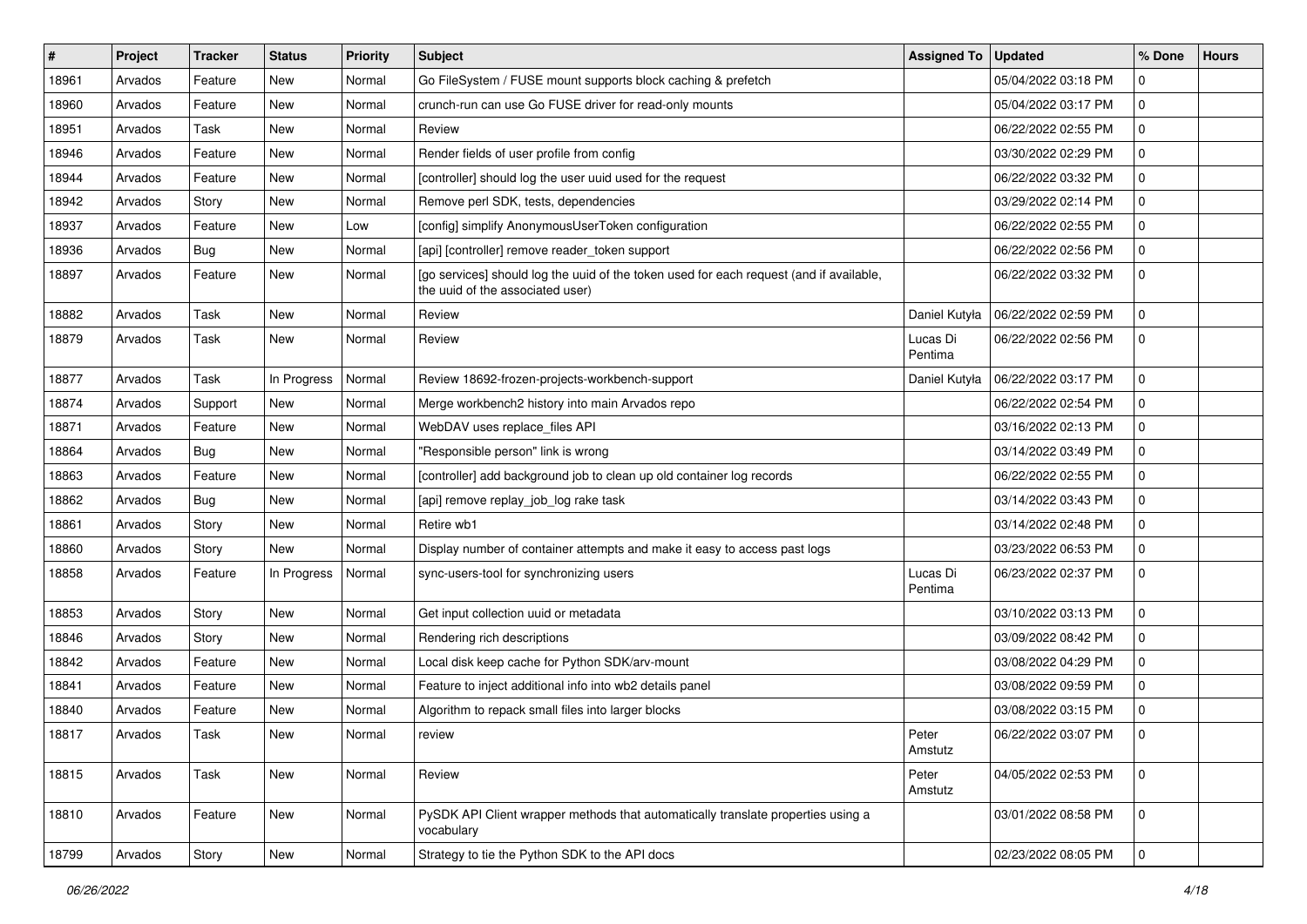| $\vert$ # | Project | <b>Tracker</b> | <b>Status</b> | <b>Priority</b> | Subject                                                                                      | <b>Assigned To</b>  | <b>Updated</b>      | % Done      | <b>Hours</b> |
|-----------|---------|----------------|---------------|-----------------|----------------------------------------------------------------------------------------------|---------------------|---------------------|-------------|--------------|
| 18798     | Arvados | Story          | New           | Normal          | Turn code cookbook into liquid template & include files separately                           |                     | 02/23/2022 07:46 PM | $\mathbf 0$ |              |
| 18797     | Arvados | Story          | In Progress   | Normal          | Flesh out python sdk documentation in docstrings & ensure good presentation in pydoc         |                     | 02/23/2022 08:04 PM | $\Omega$    |              |
| 18790     | Arvados | Feature        | New           | Normal          | Access live container logs through arvados-client and crunch-run container gateway           |                     | 02/18/2022 03:28 PM | $\mathbf 0$ |              |
| 18788     | Arvados | Feature        | <b>New</b>    | Normal          | User merge & migration support on LoginCluster federations                                   |                     | 05/04/2022 03:18 PM | $\mathbf 0$ |              |
| 18775     | Arvados | Feature        | <b>New</b>    | Normal          | Search in picker dialogue for selecting Projects/Files/Directories                           |                     | 06/22/2022 03:37 PM | 0           |              |
| 18765     | Arvados | Bug            | <b>New</b>    | Normal          | engine configuration too big > 1048448 with singularity                                      |                     | 06/07/2022 01:56 PM | $\mathbf 0$ |              |
| 18762     | Arvados | Bug            | <b>New</b>    | Normal          | rails background tasks scaling issues                                                        |                     | 06/22/2022 02:56 PM | $\Omega$    |              |
| 18726     | Arvados | Feature        | <b>New</b>    | Normal          | a-c-r uses arv-put internally to upload dependencies                                         |                     | 02/10/2022 04:53 PM | $\mathbf 0$ |              |
| 18724     | Arvados | Bug            | <b>New</b>    | Normal          | Collection file_names should contain full paths for substring matching                       |                     | 03/01/2022 09:11 PM | $\Omega$    |              |
| 18709     | Arvados | Task           | <b>New</b>    | Normal          | Review                                                                                       | Peter<br>Amstutz    | 06/22/2022 02:55 PM | $\mathbf 0$ |              |
| 18706     | Arvados | Task           | In Progress   | Normal          | Review<br>18594-Collection-Advanced-Menu-is-trying-to-fetch-User-record-with-collection-UUID | Daniel Kutyła       | 02/03/2022 03:40 PM | $\mathbf 0$ |              |
| 18693     | Arvados | Story          | New           | Normal          | Deduplicate permission links                                                                 |                     | 06/22/2022 02:53 PM | $\mathbf 0$ |              |
| 18692     | Arvados | Feature        | In Progress   | Normal          | Frozen projects workbench support                                                            | Daniel Kutyła       | 06/22/2022 03:17 PM | $\Omega$    |              |
| 18689     | Arvados | Feature        | <b>New</b>    | Normal          | support secret_environment                                                                   |                     | 04/06/2022 03:55 PM | 0           |              |
| 18677     | Arvados | Feature        | <b>New</b>    | Normal          | Container runtime metrics API                                                                |                     | 01/25/2022 06:56 PM | $\Omega$    |              |
| 18672     | Arvados | Feature        | <b>New</b>    | Normal          | [go sdk] describe + implement desired Go SDK                                                 |                     | 01/24/2022 09:34 PM | $\mathbf 0$ |              |
| 18671     | Arvados | Bug            | <b>New</b>    | Normal          | [go sdk] update documentation                                                                |                     | 01/24/2022 09:33 PM | 0           |              |
| 18669     | Arvados | Task           | <b>New</b>    | Normal          | review 18668-add-project-support-to-deduplication-report                                     |                     | 01/24/2022 04:51 PM | $\mathbf 0$ |              |
| 18668     | Arvados | Feature        | In Progress   | Normal          | [deduplication report] add project support                                                   | Ward<br>Vandewege   | 01/24/2022 04:50 PM | $\Omega$    |              |
| 18650     | Arvados | Task           | <b>New</b>    | Normal          | Design API for helper methods for working with vocabularies                                  | Peter<br>Amstutz    | 01/19/2022 04:52 PM | $\mathbf 0$ |              |
| 18623     | Arvados | Feature        | <b>New</b>    | Normal          | Ensure Etag can be used and honor If-Match header in updates                                 |                     | 01/12/2022 04:50 PM | 0           |              |
| 18621     | Arvados | Feature        | <b>New</b>    | Normal          | Ability for admin to purge old versions of a collection                                      |                     | 01/10/2022 04:41 PM | $\mathbf 0$ |              |
| 18620     | Arvados | Feature        | <b>New</b>    | Normal          | [LSF] use btop to adjust relative priorities of arvados jobs                                 |                     | 01/10/2022 03:45 PM | 0           |              |
| 18618     | Arvados | Bug            | New           | Normal          | Reusing workflows/steps is too slow                                                          |                     | 01/07/2022 07:12 PM | 0           |              |
| 18616     | Arvados | Task           | <b>New</b>    | Normal          | Review                                                                                       | Ward<br>Vandewege   | 01/19/2022 04:23 PM | $\Omega$    |              |
| 18615     | Arvados | Task           | <b>New</b>    | Normal          | Review                                                                                       | Lucas Di<br>Pentima | 06/22/2022 02:56 PM | 0           |              |
| 18613     | Arvados | Task           | <b>New</b>    | Normal          | Review                                                                                       | Peter<br>Amstutz    | 06/08/2022 03:20 PM | 0           |              |
| 18609     | Arvados | Task           | New           | Normal          | Review                                                                                       | Ward<br>Vandewege   | 01/18/2022 08:55 PM | 0           |              |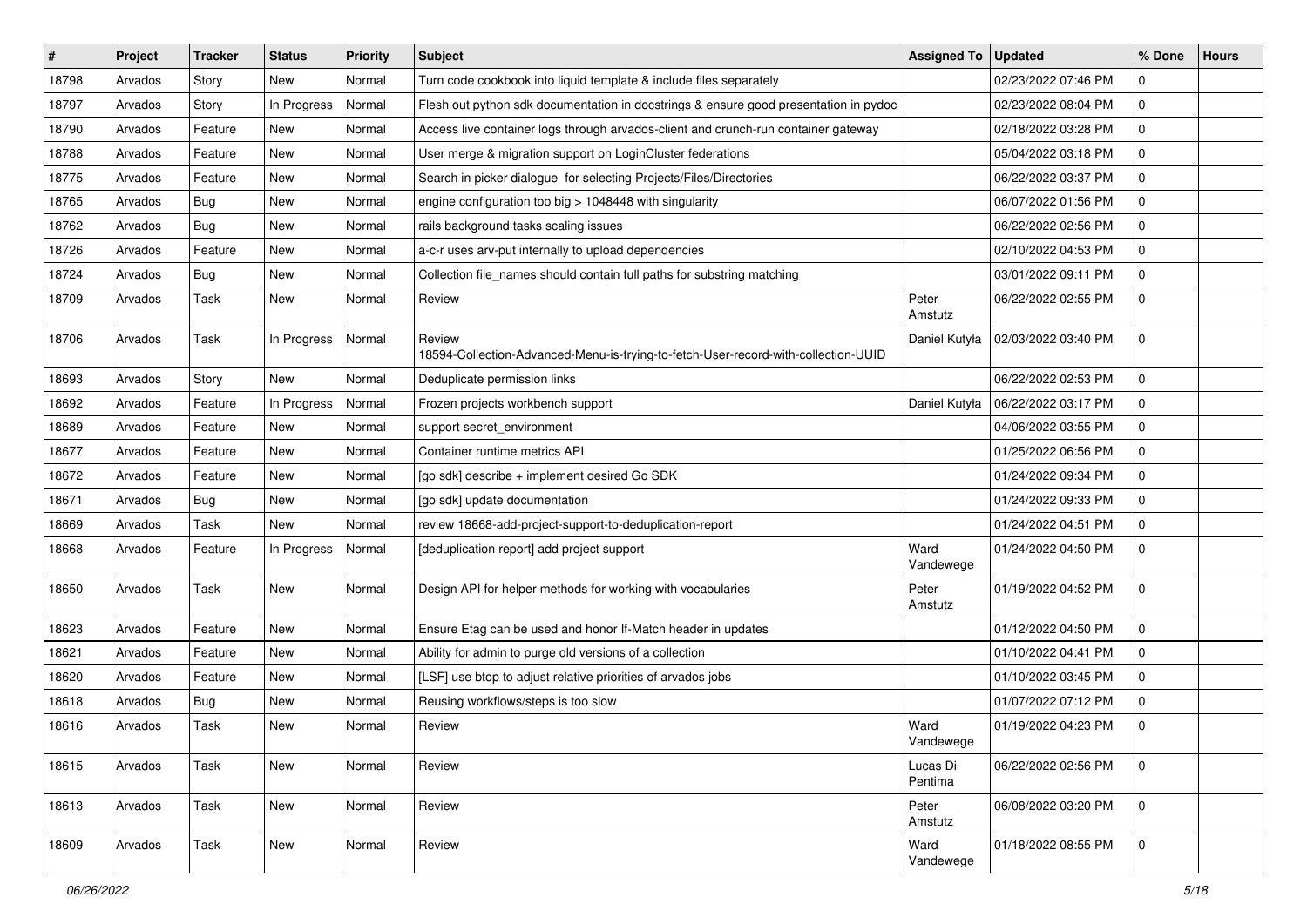| ∦     | Project | <b>Tracker</b> | <b>Status</b> | <b>Priority</b> | <b>Subject</b>                                                                                                                                     | <b>Assigned To</b> | <b>Updated</b>      | % Done      | <b>Hours</b> |
|-------|---------|----------------|---------------|-----------------|----------------------------------------------------------------------------------------------------------------------------------------------------|--------------------|---------------------|-------------|--------------|
| 18586 | Arvados | Bug            | <b>New</b>    | Normal          | Remove docs/code for unsupported AsyncPermissionsUpdateInterval                                                                                    |                    | 12/14/2021 04:21 PM | $\mathbf 0$ |              |
| 18576 | Arvados | Feature        | <b>New</b>    | Normal          | arv-put converts properties aliases to vocabulary ids                                                                                              |                    | 04/05/2022 02:53 PM | 0           |              |
| 18573 | Arvados | Feature        | New           | Normal          | packer compute image builder script should take an explicit arvados package version to<br>install instead of latest in selected package repository |                    | 12/09/2021 05:01 PM | $\mathbf 0$ |              |
| 18564 | Arvados | Feature        | <b>New</b>    | Normal          | [art] run jenkins release build steps with a set of parameters                                                                                     |                    | 06/08/2022 03:20 PM | $\mathbf 0$ |              |
| 18563 | Arvados | Bug            | New           | Normal          | [config] simplify/streamline InternalURLs/ExternalURL situation                                                                                    |                    | 06/07/2022 09:07 PM | 0           |              |
| 18548 | Arvados | Feature        | <b>New</b>    | Normal          | Ability to share a link to the "Get API Token" dialog in WB"                                                                                       |                    | 12/03/2021 03:22 PM | $\mathbf 0$ |              |
| 18516 | Arvados | Story          | New           | Normal          | run Theia interactively for development on shell and/or compute nodes                                                                              |                    | 12/01/2021 05:47 PM | 0           |              |
| 18515 | Arvados | Story          | New           | Normal          | run interactive Jupyter on shell and/or compute nodes                                                                                              |                    | 12/01/2021 05:17 PM | $\mathbf 0$ |              |
| 18514 | Arvados | Story          | New           | Normal          | Research framework for interactive tutorials that overlay the app                                                                                  |                    | 12/01/2021 03:49 PM | 0           |              |
| 18512 | Arvados | Task           | In Progress   | Normal          | Review 18488-nonblocking-advisory-lock                                                                                                             | Tom Clegg          | 12/02/2021 04:59 PM | $\mathbf 0$ |              |
| 18501 | Arvados | Bug            | New           | Normal          | Add option in ARV GUI to open link in new tab                                                                                                      |                    | 11/30/2021 03:43 PM | $\mathbf 0$ |              |
| 18500 | Arvados | <b>Bug</b>     | New           | Normal          | Arvados CV for "Study Type" property not active                                                                                                    |                    | 11/30/2021 03:41 PM | $\mathbf 0$ |              |
| 18499 | Arvados | <b>Bug</b>     | New           | Normal          | Advanced Dialog on collections shows the manifest_text as null                                                                                     |                    | 11/30/2021 03:38 PM | $\mathbf 0$ |              |
| 18498 | Arvados | Bug            | New           | Normal          | WB2 collection UUID in project URL shows blank page                                                                                                |                    | 11/30/2021 03:37 PM | $\mathbf 0$ |              |
| 18486 | Arvados | Bug            | New           | Normal          | Docker containers are always removed                                                                                                               |                    | 12/07/2021 03:31 PM | $\mathbf 0$ |              |
| 18481 | Arvados | Bug            | New           | Normal          | Workbench allows setting values with leading and trailing whitespace in property values                                                            |                    | 11/26/2021 08:13 AM | $\mathbf 0$ |              |
| 18464 | Arvados | Feature        | <b>New</b>    | Normal          | Batch update endpoint for permission changes                                                                                                       |                    | 11/22/2021 03:33 PM | $\mathbf 0$ |              |
| 18463 | Arvados | Feature        | New           | Normal          | Sharing dialog shows all permissions including indirect and allows searching for users<br>by name                                                  |                    | 11/22/2021 03:20 PM | 0           |              |
| 18462 | Arvados | Story          | New           | Normal          | Requesting object by uuid should return 403 instead of 404                                                                                         |                    | 11/22/2021 03:20 PM | 0           |              |
| 18393 | Arvados | <b>Bug</b>     | <b>New</b>    | Normal          | [workbench2] forces relogin on every new window/tab                                                                                                |                    | 11/19/2021 02:43 PM | $\mathbf 0$ |              |
| 18385 | Arvados | Bug            | <b>New</b>    | Normal          | arvados-server config-dump   arvados-server config-check -config=- spurious warnings                                                               |                    | 11/16/2021 09:06 PM | 0           |              |
| 18369 | Arvados | Feature        | New           | Normal          | [doc] describe the block packing algorithm used by our various Keep clients (arv-put,<br>python sdk, keep-web, arv-mount)                          |                    | 11/15/2021 04:14 PM | $\mathbf 0$ |              |
| 18368 | Arvados | Feature        | <b>New</b>    | Normal          | Notification banner                                                                                                                                |                    | 06/21/2022 08:00 PM | 0           |              |
| 18362 | Arvados | Story          | New           | Normal          | cwltest results for Arvados produces badges which can be linked to from<br>commonwl.org                                                            |                    | 11/10/2021 05:41 PM | $\mathbf 0$ |              |
| 18347 | Arvados | Feature        | New           | Normal          | Cache negative token lookups in federation/OIDC                                                                                                    |                    | 11/23/2021 09:07 PM | 0           |              |
| 18345 | Arvados | <b>Bug</b>     | New           | Normal          | Activity script crash                                                                                                                              |                    | 11/23/2021 09:13 PM | $\mathbf 0$ |              |
| 18341 | Arvados | Story          | New           | Normal          | "arvados-server init" can set up a single-node production cluster                                                                                  |                    | 11/08/2021 02:39 PM | 0           |              |
| 18338 | Arvados | Story          | New           | Normal          | "arvados-server init" can use a local root CA to sign certificates                                                                                 |                    | 11/05/2021 03:27 PM | 0           |              |
| 18335 | Arvados | Feature        | New           | Normal          | Export health checks as Prometheus metrics                                                                                                         |                    | 11/04/2021 03:58 PM | 0           |              |
| 18334 | Arvados | Bug            | New           | Normal          | Accept release info changes in docker recipes                                                                                                      |                    | 11/04/2021 03:23 PM | $\mathbf 0$ |              |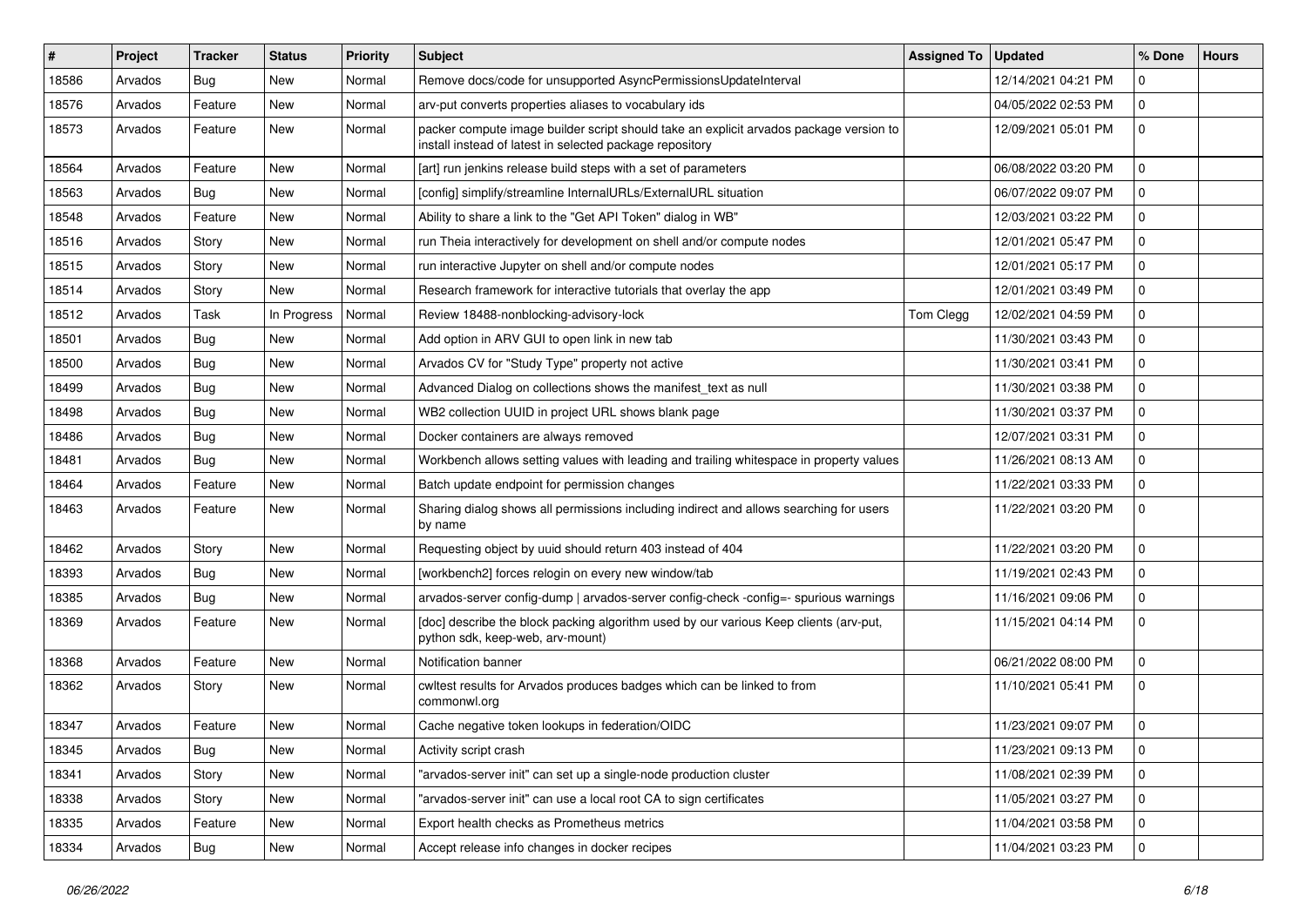| #     | Project | <b>Tracker</b> | <b>Status</b> | <b>Priority</b> | <b>Subject</b>                                                                              | <b>Assigned To</b> | <b>Updated</b>      | % Done              | <b>Hours</b> |
|-------|---------|----------------|---------------|-----------------|---------------------------------------------------------------------------------------------|--------------------|---------------------|---------------------|--------------|
| 18311 | Arvados | Bug            | New           | Normal          | [cwl] test 221 in the 1.2 conformance suite is failing on singularity                       | Peter<br>Amstutz   | 06/22/2022 02:56 PM | $\mathbf 0$         |              |
| 18292 | Arvados | <b>Bug</b>     | New           | Normal          | [cleanup] remove AssignNodeHostname from the configuration. Also from the<br>documentation. |                    | 10/22/2021 09:24 PM | $\mathbf 0$         |              |
| 18291 | Arvados | Task           | In Progress   | Normal          | Review 18287-external-url-defaults                                                          | Tom Clegg          | 10/22/2021 07:19 PM | 0                   |              |
| 18280 | Arvados | <b>Bug</b>     | New           | Normal          | Advanced Search in ARV PROD GUI non-functional                                              |                    | 10/20/2021 04:46 PM | 0                   |              |
| 18279 | Arvados | <b>Bug</b>     | New           | Normal          | Data Collection page on 2.3.0 rc2                                                           |                    | 10/20/2021 04:45 PM | $\mathsf{O}\xspace$ |              |
| 18278 | Arvados | <b>Bug</b>     | New           | Normal          | [k8s] start using an ingress                                                                | Ward<br>Vandewege  | 11/09/2021 07:56 PM | $\mathbf 0$         |              |
| 18266 | Arvados | <b>Bug</b>     | New           | Normal          | Turn manual testing plan for WB2 into tickets to write cypress tests                        |                    | 06/22/2022 02:54 PM | $\mathbf 0$         |              |
| 18262 | Arvados | Bug            | New           | Normal          | [crunch-run] handle out-of-diskspace on the compute node better                             |                    | 10/08/2021 09:42 PM | $\mathbf 0$         |              |
| 18255 | Arvados | Story          | New           | Normal          | Proof of concept Arvados single-node AMI                                                    |                    | 10/06/2021 03:25 PM | $\mathbf 0$         |              |
| 18241 | Arvados | Story          | New           | Normal          | "NanoCPUs can not be set" Docker error                                                      |                    | 10/13/2021 03:13 PM | 0                   |              |
| 18239 | Arvados | Story          | New           | Normal          | Add Kubernetes testing to CI                                                                |                    | 11/09/2021 07:56 PM | 0                   |              |
| 18235 | Arvados | Task           | New           | Normal          | Review                                                                                      | Ward<br>Vandewege  | 11/10/2021 04:05 PM | $\mathbf 0$         |              |
| 18234 | Arvados | Task           | New           | Normal          | Review                                                                                      | Ward<br>Vandewege  | 11/10/2021 04:14 PM | $\mathbf 0$         |              |
| 18227 | Arvados | Task           | New           | Normal          | Review                                                                                      | Peter<br>Amstutz   | 06/08/2022 03:19 PM | $\mathbf 0$         |              |
| 18225 | Arvados | Task           | In Progress   | Normal          | Review 18207-Workbench2-is-not-clearing-the-project-content-when-switching                  | Daniel Kutyła      | 01/06/2022 03:51 PM | 0                   |              |
| 18221 | Arvados | Story          | In Progress   | Normal          | Test coverage plan for combinations of slurm/lsf/cloud singularity/docker                   |                    | 06/08/2022 03:19 PM | 0                   |              |
| 18220 | Arvados | Bug            | New           | Normal          | Support Docker ENTRYPOINT on Singularity in crunch-run                                      |                    | 09/29/2021 03:25 PM | $\mathbf 0$         |              |
| 18218 | Arvados | Feature        | New           | Normal          | ARV GUI: perform operations on files selected via the filter                                |                    | 09/28/2021 08:30 PM | $\mathbf 0$         |              |
| 18217 | Arvados | Feature        | New           | Normal          | Enable file sorting in Data Collection                                                      |                    | 09/28/2021 07:45 PM | $\mathbf 0$         |              |
| 18214 | Arvados | <b>Bug</b>     | New           | Normal          | global search results link to wb1 not wb2                                                   |                    | 09/28/2021 07:30 PM | 0                   |              |
| 18213 | Arvados | Feature        | New           | Normal          | Arvados "display in new tab" shows outdated data                                            |                    | 09/28/2021 07:28 PM | $\mathbf 0$         |              |
| 18212 | Arvados | Bug            | New           | Normal          | Read-only users can't open file in new tab                                                  |                    | 09/28/2021 07:27 PM | $\mathbf 0$         |              |
| 18211 | Arvados | Feature        | New           | Normal          | Should the Loading Progress bar always be shown?                                            |                    | 09/28/2021 07:16 PM | 0                   |              |
| 18210 | Arvados | <b>Bug</b>     | New           | Normal          | Create Mountainduck Bookmark files not working                                              |                    | 09/28/2021 07:14 PM | $\mathbf 0$         |              |
| 18209 | Arvados | Feature        | New           | Normal          | Re-run process on arvados throws error                                                      |                    | 09/28/2021 07:12 PM | $\mathbf 0$         |              |
| 18208 | Arvados | <b>Bug</b>     | New           | Normal          | Workbench2 search shows all sites even if just searching in one site                        |                    | 09/28/2021 07:09 PM | $\mathbf 0$         |              |
| 18205 | Arvados | Feature        | New           | Normal          | [api] [cloud] add live compute instance price to container record                           |                    | 06/15/2022 02:45 PM | $\mathbf 0$         |              |
| 18204 | Arvados | <b>Bug</b>     | New           | Normal          | Workbench2 is missing a UI that shows which group a user is member of                       |                    | 09/27/2021 08:47 PM | $\mathbf 0$         |              |
| 18199 | Arvados | Bug            | New           | Normal          | Issue with sharing settings of "open access" new projects                                   |                    | 09/27/2021 07:58 PM | $\mathsf{O}\xspace$ |              |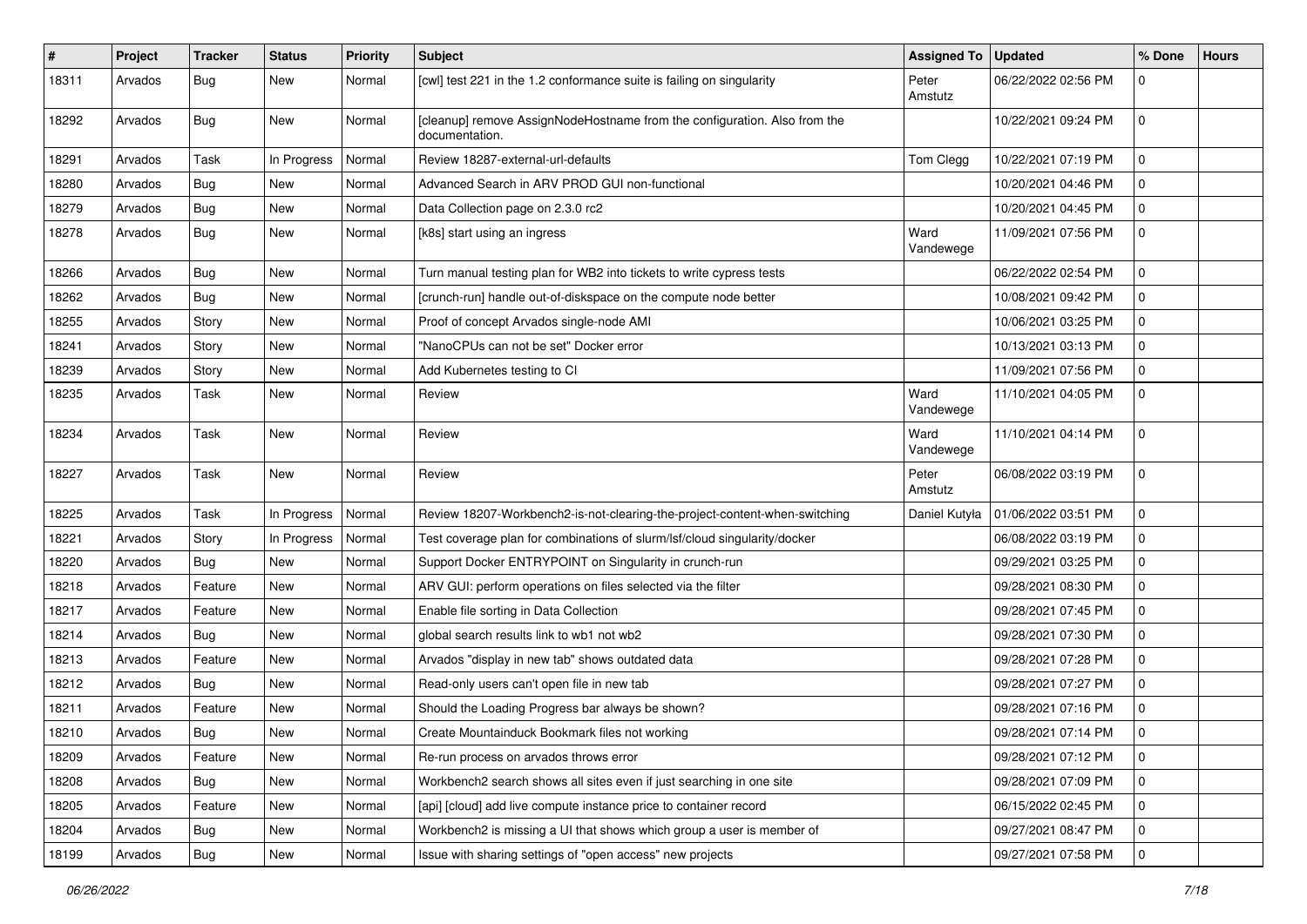| $\#$  | Project | <b>Tracker</b> | <b>Status</b> | <b>Priority</b> | Subject                                                                                                  | <b>Assigned To</b> | <b>Updated</b>      | % Done      | <b>Hours</b> |
|-------|---------|----------------|---------------|-----------------|----------------------------------------------------------------------------------------------------------|--------------------|---------------------|-------------|--------------|
| 18198 | Arvados | Bug            | New           | Normal          | "copy selected files into collection" function in WB2 extremely slow                                     |                    | 09/27/2021 07:45 PM | 0           |              |
| 18197 | Arvados | Feature        | <b>New</b>    | Normal          | add search option to input selection when running a workflow                                             |                    | 09/27/2021 07:41 PM | $\mathbf 0$ |              |
| 18196 | Arvados | Feature        | New           | Normal          | expose saved searches as browsing option on the left side                                                |                    | 09/27/2021 07:39 PM | $\mathbf 0$ |              |
| 18194 | Arvados | Feature        | New           | Normal          | "Release" as search option                                                                               |                    | 09/27/2021 07:35 PM | $\mathbf 0$ |              |
| 18193 | Arvados | Feature        | New           | Normal          | Multi-select collections and projects to delete them                                                     |                    | 09/27/2021 07:14 PM | $\mathbf 0$ |              |
| 18192 | Arvados | <b>Bug</b>     | New           | Normal          | Advanced search is showing ROX IDs in the search field syntax instead of clear values                    |                    | 09/27/2021 07:13 PM | 0           |              |
| 18191 | Arvados | <b>Bug</b>     | New           | Normal          | [doc] the compute node image doc does not take releases into account                                     |                    | 09/24/2021 09:50 PM | $\mathbf 0$ |              |
| 18182 | Arvados | Feature        | New           | Normal          | Parameter on get_permissions API to return every user and group with permissions                         |                    | 11/24/2021 04:15 PM | 0           |              |
| 18181 | Arvados | Feature        | New           | Normal          | Ability to specify a % of compute instance price that user is willing to go over from<br>cheapest        |                    | 09/22/2021 04:06 PM | $\mathbf 0$ |              |
| 18174 | Arvados | Feature        | New           | Normal          | [servers] add logging with automatic rotation to user-specified directory                                |                    | 09/21/2021 09:08 PM | $\mathbf 0$ |              |
| 18170 | Arvados | <b>Bug</b>     | New           | Normal          | Display of long names can be improved on WB2                                                             |                    | 09/20/2021 06:19 PM | $\mathbf 0$ |              |
| 18168 | Arvados | <b>Bug</b>     | New           | Normal          | Workbench2 Trash is not listing all trashed items                                                        |                    | 09/20/2021 06:14 PM | $\mathbf 0$ |              |
| 18167 | Arvados | <b>Bug</b>     | New           | Normal          | Files in collection are not sorted                                                                       |                    | 09/20/2021 05:38 PM | $\mathbf 0$ |              |
| 18166 | Arvados | <b>Bug</b>     | <b>New</b>    | Normal          | [Release] Auto-sync the arvados gem dependencies on RailsAPI and Workbench1                              |                    | 11/10/2021 04:14 PM | $\mathbf 0$ |              |
| 18165 | Arvados | Feature        | New           | Normal          | Whole-collection search in new collection viewer                                                         |                    | 09/20/2021 02:43 PM | 0           |              |
| 18163 | Arvados | Feature        | New           | Normal          | [Crunch] add CWL extension to limit the number of concurrently running jobs during a<br>scatter          |                    | 01/10/2022 03:42 PM | $\mathbf 0$ |              |
| 18161 | Arvados | Bug            | New           | Normal          | [a-d-c] the arvados_dispatchcloud_queue_entries prometheus metric should report<br>actual instance types |                    | 09/16/2021 04:41 PM | $\mathbf 0$ |              |
| 18150 | Arvados | Story          | <b>New</b>    | Normal          | Document configuration items for customizing text in Workbench                                           |                    | 09/15/2021 01:31 PM | $\mathbf 0$ |              |
| 18125 | Arvados | Feature        | New           | Normal          | [deployment][provision][documentation] explain how to use a custom/existing<br>postgresql RDBMS          | Javier Bértoli     | 09/13/2021 10:12 PM | $\mathbf 0$ |              |
| 18124 | Arvados | Feature        | New           | Normal          | User edit page                                                                                           |                    | 09/13/2021 10:05 PM | $\mathbf 0$ |              |
| 18118 | Arvados | Bug            | New           | Normal          | investigate separate socket timeouts waiting for connection and HTTP response in<br>Python SDK           |                    | 09/08/2021 03:22 PM | $\mathbf 0$ |              |
| 18117 | Arvados | Story          | In Progress   | Normal          | Sample tracker                                                                                           |                    | 09/08/2021 02:02 PM | $\mathbf 0$ |              |
| 18114 | Arvados | <b>Bug</b>     | New           | Normal          | [a-d-c] slow down retries when CreateInstance returns non-quota/non-throttle errors                      |                    | 09/07/2021 06:11 PM | $\mathbf 0$ |              |
| 18101 | Arvados | <b>Bug</b>     | <b>New</b>    | Normal          | [a-d-c] [AWS] add option to spin up (spot) instances in more/all availability zones in the<br>region     |                    | 09/03/2021 08:16 PM | $\mathbf 0$ |              |
| 18075 | Arvados | <b>Bug</b>     | New           | Normal          | arvados-dispatch-cloud should respect Containers.MaxComputeVMs                                           |                    | 08/30/2021 07:33 PM | $\mathbf 0$ |              |
| 18071 | Arvados | Feature        | New           | Normal          | Use postgresql advisory locks to prevent concurrent dispatcher / keep-balance<br>processes               |                    | 08/26/2021 05:55 PM | $\mathbf 0$ |              |
| 18041 | Arvados | Task           | New           | Normal          | Review                                                                                                   | Peter<br>Amstutz   | 06/15/2022 02:35 PM | $\mathbf 0$ |              |
| 18019 | Arvados | Bug            | New           | Normal          | [deployment][arvados-formula] selinux breaks many installation steps                                     |                    | 08/12/2021 06:31 PM | $\mathsf 0$ |              |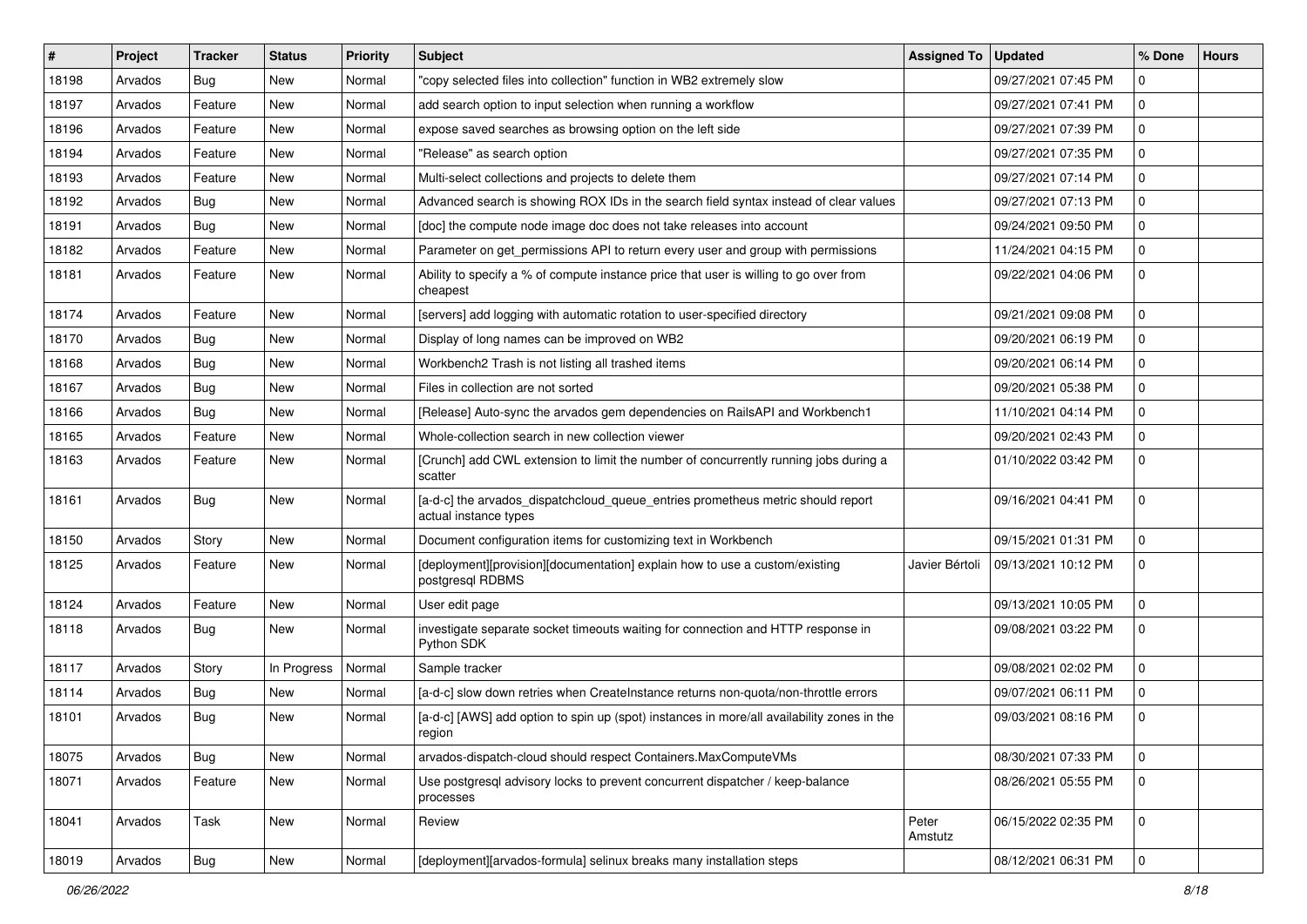| $\#$  | Project | <b>Tracker</b> | <b>Status</b> | <b>Priority</b> | <b>Subject</b>                                                                                                              | <b>Assigned To</b>  | <b>Updated</b>      | % Done      | <b>Hours</b> |
|-------|---------|----------------|---------------|-----------------|-----------------------------------------------------------------------------------------------------------------------------|---------------------|---------------------|-------------|--------------|
| 18016 | Arvados | <b>Bug</b>     | <b>New</b>    | Normal          | [api] remove unused last_used_at and last_used_by_ip_address columns on<br>api client authorizations table                  |                     | 08/12/2021 02:52 PM | $\Omega$    |              |
| 18011 | Arvados | <b>Bug</b>     | New           | Normal          | [packaging][centos7] systemctl daemon-reload should be run by the post-inst script<br>when upgrading packages on centos 7   |                     | 08/13/2021 12:07 AM | $\mathbf 0$ |              |
| 18009 | Arvados | <b>Bug</b>     | New           | Normal          | [controller] always returns an empty "unsigned_manifest_text" field for collections                                         |                     | 08/11/2021 05:15 PM | $\Omega$    |              |
| 18008 | Arvados | Bug            | New           | Normal          | [api] regid not always being recorded in the api server log                                                                 |                     | 08/11/2021 05:06 PM | $\mathbf 0$ |              |
| 18000 | Arvados | <b>Bug</b>     | <b>New</b>    | Normal          | [deduplicationreport] negative number in the "saved by Keep deduplication" report                                           |                     | 08/10/2021 01:27 PM | $\mathbf 0$ |              |
| 17993 | Arvados | Feature        | New           | Normal          | [deduplication-report] supports storage classes                                                                             |                     | 11/23/2021 09:26 PM | $\mathbf 0$ |              |
| 17991 | Arvados | Task           | In Progress   | Normal          | Review #17990 arvados-formula:commit:1ad296f, branch<br>17990-add-rvm-to-ubuntu1804                                         | Ward<br>Vandewege   | 08/09/2021 12:14 PM | $\Omega$    |              |
| 17988 | Arvados | Feature        | <b>New</b>    | Normal          | Enforce memory limits using Singularity + cloud                                                                             |                     | 06/22/2022 02:55 PM | $\mathbf 0$ |              |
| 17981 | Arvados | Feature        | <b>New</b>    | Normal          | Hint to set properties on output collection based on workflow input or output parameter<br>values                           |                     | 08/05/2021 01:51 PM | $\mathbf 0$ |              |
| 17969 | Arvados | Support        | New           | Normal          | Investigate plugins for redmine templates                                                                                   | Lucas Di<br>Pentima | 08/31/2021 07:29 PM | $\mathbf 0$ |              |
| 17953 | Arvados | Story          | New           | Normal          | [api] Remove unused "node" object                                                                                           |                     | 11/23/2021 09:28 PM | $\mathbf 0$ |              |
| 17950 | Arvados | Task           | <b>New</b>    | Normal          | review 17949-add-bullseye                                                                                                   |                     | 07/29/2021 07:26 PM | $\mathbf 0$ |              |
| 17946 | Arvados | Feature        | <b>New</b>    | Normal          | design: add complex structures to structured vocabulary                                                                     |                     | 11/02/2021 05:12 PM | $\mathbf 0$ |              |
| 17945 | Arvados | Feature        | New           | Normal          | design: Add type checking to the structured vocabulary                                                                      |                     | 11/02/2021 05:13 PM | $\mathbf 0$ |              |
| 17942 | Arvados | Bug            | <b>New</b>    | Normal          | [arv-mount] requests manifest text multiple times when mounting collection                                                  |                     | 08/09/2021 03:41 PM | 0           |              |
| 17941 | Arvados | Bug            | <b>New</b>    | Normal          | [ws] memory management issues                                                                                               |                     | 08/09/2021 03:40 PM | $\mathbf 0$ |              |
| 17940 | Arvados | Bug            | <b>New</b>    | Normal          | [controller] memory management issues                                                                                       |                     | 08/09/2021 03:40 PM | $\Omega$    |              |
| 17938 | Arvados | Bug            | <b>New</b>    | Normal          | [deployment][arvados-formula] shell node centos-7 packages                                                                  | Javier Bértoli      | 07/23/2021 07:08 PM | $\mathbf 0$ |              |
| 17937 | Arvados | <b>Bug</b>     | <b>New</b>    | Normal          | [workbench] uploader is hardcoded to X-Keep-Desired-Replicas: 2                                                             |                     | 08/13/2021 04:40 AM | $\mathbf 0$ |              |
| 17931 | Arvados | Task           | <b>New</b>    | Normal          | Review                                                                                                                      | Lucas Di<br>Pentima | 08/05/2021 03:27 PM | $\Omega$    |              |
| 17919 | Arvados | Task           | <b>New</b>    | Normal          | investigate                                                                                                                 | Peter<br>Amstutz    | 06/22/2022 02:56 PM | 0           |              |
| 17918 | Arvados | Bug            | New           | Normal          | cwltool 'id' changes packing behavior                                                                                       | Peter<br>Amstutz    | 06/22/2022 02:56 PM | $\mathbf 0$ |              |
| 17910 | Arvados | Task           | <b>New</b>    | Normal          | investigate                                                                                                                 | Peter<br>Amstutz    | 01/19/2022 02:17 PM | $\Omega$    |              |
| 17909 | Arvados | Task           | <b>New</b>    | Normal          | investigate                                                                                                                 | Peter<br>Amstutz    | 06/22/2022 02:56 PM | $\mathbf 0$ |              |
| 17878 | Arvados | <b>Bug</b>     | New           | Normal          | [container shell] confusing error "channel 3: bad ext data" when forwarding tcp traffic<br>into a container with API: false |                     | 07/08/2021 05:21 PM | $\mathbf 0$ |              |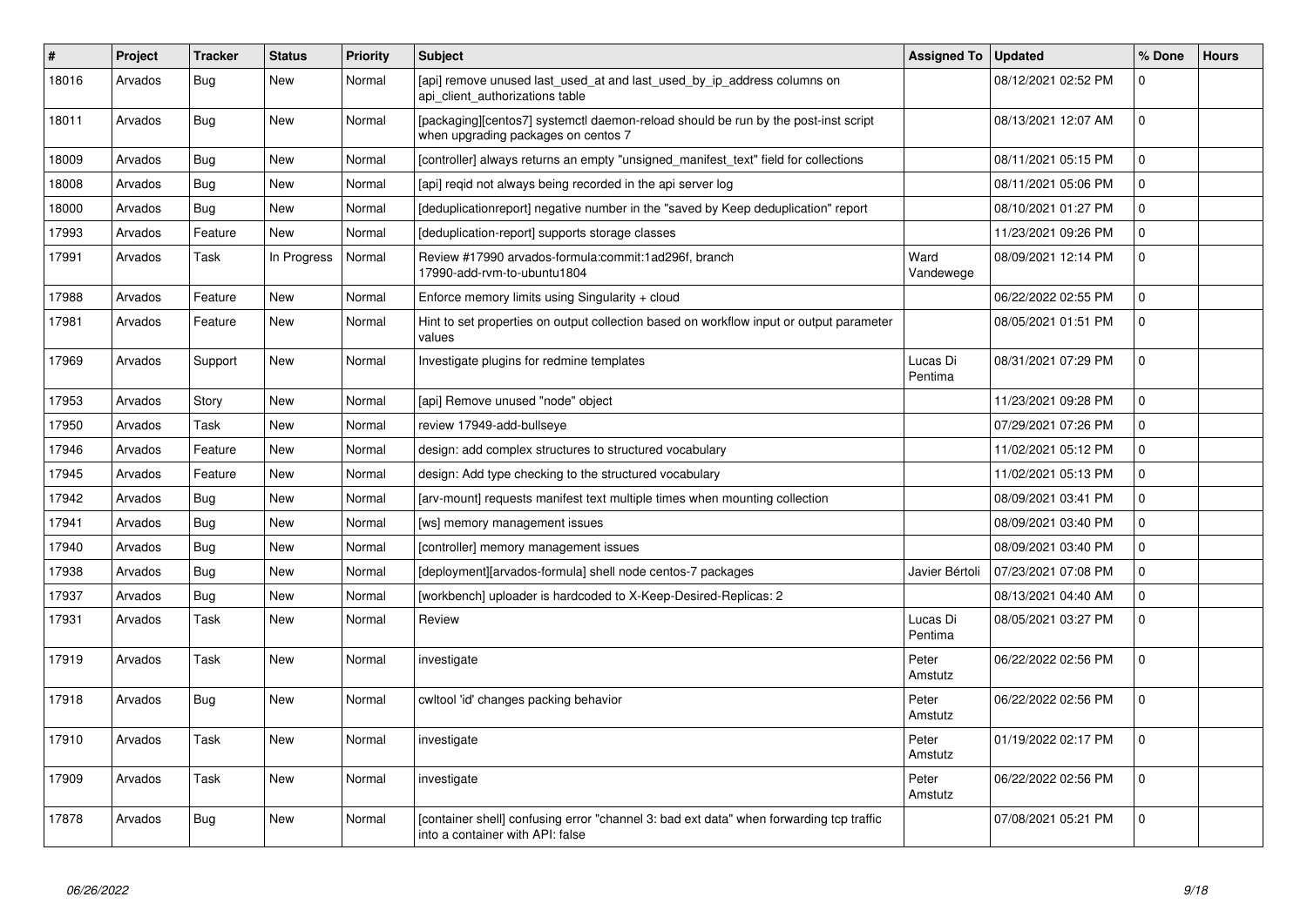| $\vert$ # | Project | Tracker    | <b>Status</b> | <b>Priority</b> | <b>Subject</b>                                                                                                                                | Assigned To   Updated |                     | % Done         | <b>Hours</b> |
|-----------|---------|------------|---------------|-----------------|-----------------------------------------------------------------------------------------------------------------------------------------------|-----------------------|---------------------|----------------|--------------|
| 17876     | Arvados | Task       | New           | Normal          | Review                                                                                                                                        | Ward<br>Vandewege     | 06/22/2022 02:56 PM | 0              |              |
| 17875     | Arvados | Task       | <b>New</b>    | Normal          | Review                                                                                                                                        | Peter<br>Amstutz      | 06/22/2022 02:56 PM | $\mathbf 0$    |              |
| 17859     | Arvados | Bug        | <b>New</b>    | Normal          | When @AutoSetupNewUsers: true@ new users' username is added as email                                                                          |                       | 08/02/2021 12:23 PM | 0              |              |
| 17846     | Arvados | Bug        | New           | Normal          | [tutorial] inconsistencies/roadbumps                                                                                                          | Ward<br>Vandewege     | 06/22/2022 02:56 PM | 0              |              |
| 17845     | Arvados | Bug        | <b>New</b>    | Normal          | [tutorial] reuse is not working                                                                                                               |                       | 06/22/2022 02:56 PM | 0              |              |
| 17838     | Arvados | Feature    | <b>New</b>    | Normal          | Create filter group from advanced search                                                                                                      |                       | 08/05/2021 03:27 PM | $\mathbf 0$    |              |
| 17827     | Arvados | Feature    | <b>New</b>    | Normal          | [deployment][provision] rename the *_TAG variables to *_FORMULA_TAG                                                                           |                       | 06/21/2021 06:17 PM | 0              |              |
| 17826     | Arvados | Feature    | New           | Normal          | Mark individual collections with permission to download through keep-web.                                                                     |                       | 08/10/2021 05:35 PM | $\mathbf 0$    |              |
| 17814     | Arvados | Feature    | <b>New</b>    | Normal          | Send "invite" or "friend request" to connect with other users                                                                                 |                       | 08/06/2021 09:51 PM | $\mathbf 0$    |              |
| 17807     | Arvados | Feature    | New           | Normal          | keep-web supports login flow                                                                                                                  |                       | 06/22/2022 03:32 PM | 0              |              |
| 17805     | Arvados | Feature    | In Progress   | Normal          | [fuse] access containers and container_requests through by_id directory in sitefs                                                             | Tom Clegg             | 12/08/2021 07:44 PM | $\Omega$       |              |
| 17786     | Arvados | <b>Bug</b> | <b>New</b>    | Normal          | [deployment][webshell][shellinabox] centos 7's shellinabox is not pam-enabled                                                                 |                       | 07/09/2021 07:29 PM | $\mathbf 0$    |              |
| 17780     | Arvados | Bug        | <b>New</b>    | Normal          | [a-d-c] when toggling UsePreemptibleInstances, existing containers that are runnable<br>generate lots of errors                               |                       | 07/06/2021 09:07 PM | $\mathbf 0$    |              |
| 17775     | Arvados | Bug        | <b>New</b>    | Normal          | [a-d-c] the user should be able to see when preemptible nodes get shut down and the<br>running container requeued                             |                       | 12/14/2021 09:01 PM | 0              |              |
| 17773     | Arvados | Feature    | <b>New</b>    | Normal          | support token OIDC token introspection                                                                                                        |                       | 06/08/2021 05:21 PM | $\overline{0}$ |              |
| 17772     | Arvados | Feature    | <b>New</b>    | Normal          | use subject identifier (username etc) in "identity_url" instead of "email" for login                                                          |                       | 01/31/2022 04:22 PM | 0              |              |
| 17771     | Arvados | <b>Bug</b> | <b>New</b>    | Normal          | [a-d-c] when a cluster supports preemptible nodes, there should be a knob to allow the<br>user to choose the use of preemptible nodes, or not |                       | 07/06/2021 09:08 PM | $\mathbf 0$    |              |
| 17768     | Arvados | Feature    | <b>New</b>    | Normal          | Special file/path in collection that indicates a folder shouldn't be expanded by default                                                      |                       | 06/07/2021 02:45 PM | 0              |              |
| 17764     | Arvados | Bug        | <b>New</b>    | Normal          | [arv-put] progress update does not refresh frequently enough                                                                                  |                       | 07/06/2021 09:08 PM | $\Omega$       |              |
| 17759     | Arvados | Bug        | <b>New</b>    | Normal          | [Keep] azure blob driver 404 errors are weird                                                                                                 |                       | 07/06/2021 09:08 PM | 0              |              |
| 17751     | Arvados | Feature    | New           | Normal          | [arvados-dispatch-cloud] expose rate-limiting condition in metrics                                                                            | Nico César            | 06/02/2021 08:02 PM | $\mathbf 0$    |              |
| 17746     | Arvados | Bug        | <b>New</b>    | Normal          | Long lines in the WB2 logs are wrapped messing up the viewport                                                                                |                       | 06/01/2021 09:50 PM | $\Omega$       |              |
| 17745     | Arvados | Bug        | <b>New</b>    | Normal          | [config] arvados-server config-dump with ec2 driver has confusing output                                                                      |                       | 07/06/2021 09:08 PM | 0              |              |
| 17741     | Arvados | Bug        | New           | Normal          | Golang SDK CollectionFileSystem uses time.Now() as default Last-Modified for all<br>collections identified by portable data hash              |                       | 06/04/2021 03:30 PM | 0              |              |
| 17718     | Arvados | Story      | New           | Normal          | Standalone JWT token support for OIDC                                                                                                         |                       | 06/08/2021 05:21 PM | 0              |              |
| 17699     | Arvados | Story      | In Progress   | Normal          | Design new keepstore internal architecture that supports efficient streaming & range<br>requests                                              | Tom Clegg             | 09/28/2021 07:41 PM | 0              |              |
| 17695     | Arvados | Feature    | In Progress   | Normal          | [costanalyzer] make an accurate report for spot instances on AWS                                                                              |                       | 09/22/2021 08:47 PM | 0              |              |
| 17694     | Arvados | Feature    | New           | Normal          | [Keep][keep-web] improve observability of buffer cache                                                                                        |                       | 05/18/2021 08:32 PM | 0              |              |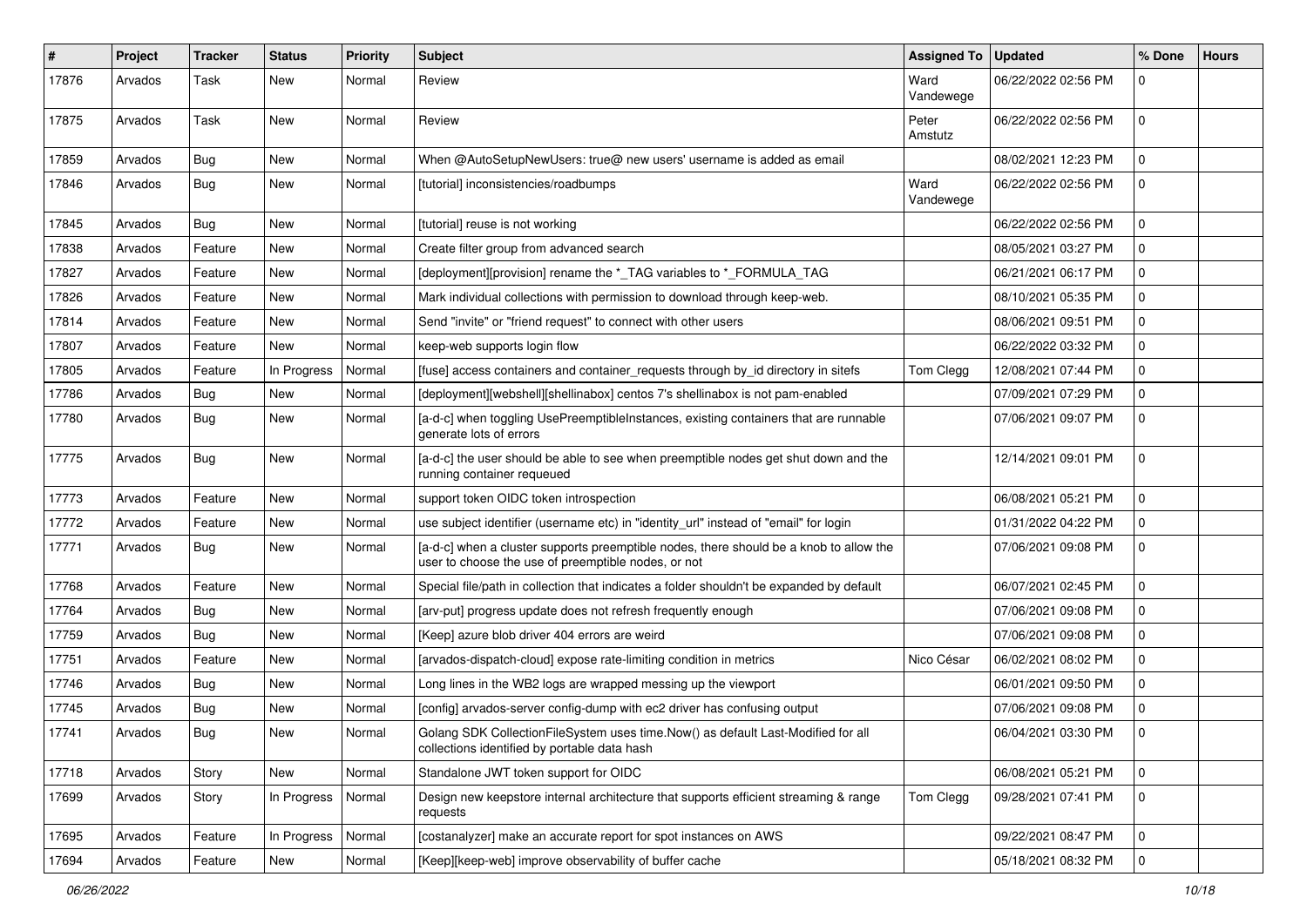| #     | Project | <b>Tracker</b> | <b>Status</b> | <b>Priority</b> | <b>Subject</b>                                                                                                           | <b>Assigned To</b> | <b>Updated</b>      | % Done       | <b>Hours</b> |
|-------|---------|----------------|---------------|-----------------|--------------------------------------------------------------------------------------------------------------------------|--------------------|---------------------|--------------|--------------|
| 17693 | Arvados | Feature        | New           | Normal          | [keep-web] Improve cache efficiency for a mix of fast and slow clients                                                   |                    | 05/18/2021 08:20 PM | $\mathbf 0$  |              |
| 17684 | Arvados | Feature        | New           | Normal          | [deployment][arvados-formula] add sudo examples to use arvados as a pam source for<br>shell nodes                        |                    | 07/06/2021 09:11 PM | $\mathbf 0$  |              |
| 17681 | Arvados | Bug            | <b>New</b>    | Normal          | [controller] seems to have a really long timeout for its db connection                                                   |                    | 06/08/2021 05:52 PM | $\mathbf 0$  |              |
| 17674 | Arvados | Bug            | <b>New</b>    | Normal          | add profiling infrastructure to Rails API server                                                                         |                    | 06/08/2021 05:53 PM | 0            |              |
| 17669 | Arvados | Task           | In Progress   | Normal          | Review                                                                                                                   | Tom Clegg          | 12/07/2021 12:47 AM | $\mathbf 0$  |              |
| 17660 | Arvados | Task           | In Progress   | Normal          | Review 17209-http-forward                                                                                                | Ward<br>Vandewege  | 05/11/2021 07:10 PM | $\mathbf 0$  |              |
| 17628 | Arvados | Task           | In Progress   | Normal          | 15. push arvbox-demo image                                                                                               |                    | 06/09/2021 03:47 PM | $\mathbf 0$  |              |
| 17613 | Arvados | Feature        | New           | Normal          | "created_by_uuid" field                                                                                                  |                    | 05/05/2021 03:49 PM | $\mathbf 0$  |              |
| 17597 | Arvados | Bug            | New           | Normal          | [keep-web] Improve error response when AnonymousUserToken not configured and no<br>token provided by client              |                    | 04/28/2021 06:24 PM | $\mathbf 0$  |              |
| 17586 | Arvados | Feature        | <b>New</b>    | Normal          | Merge collections                                                                                                        |                    | 04/26/2021 02:32 PM | $\mathbf 0$  |              |
| 17584 | Arvados | Bug            | New           | Normal          | Permission dialog should indicate that permissions are inherited                                                         |                    | 04/26/2021 02:11 PM | $\mathbf 0$  |              |
| 17581 | Arvados | Feature        | New           | Normal          | Improvement: hierarchy in workflow selection in WB2                                                                      |                    | 04/23/2021 01:56 PM | $\mathbf 0$  |              |
| 17580 | Arvados | <b>Bug</b>     | New           | Normal          | multi-select for inputs in workflow doesn't work anymore                                                                 |                    | 04/23/2021 01:55 PM | $\mathbf 0$  |              |
| 17578 | Arvados | <b>Bug</b>     | New           | Normal          | Global search results presentation in WB2                                                                                |                    | 04/23/2021 01:51 PM | $\mathbf 0$  |              |
| 17577 | Arvados | Bug            | New           | Normal          | Current description not shown under Edit Project                                                                         |                    | 04/22/2021 06:55 AM | $\mathbf 0$  |              |
| 17576 | Arvados | Bug            | New           | Normal          | Copy collection link includes style                                                                                      |                    | 04/22/2021 06:54 AM | $\mathbf 0$  |              |
| 17575 | Arvados | <b>Bug</b>     | New           | Normal          | "Shared with me" Tree keeps expanding even if I closed it intentionally                                                  |                    | 04/22/2021 06:51 AM | $\mathbf 0$  |              |
| 17561 | Arvados | <b>Bug</b>     | <b>New</b>    | Normal          | [arvados-dispatch-cloud] inst.SetTags() and inst.Destroy() should respect rate-limiting<br>responses from cloud provider |                    | 06/02/2021 08:02 PM | $\mathbf 0$  |              |
| 17557 | Arvados | Task           | <b>New</b>    | Normal          | Review                                                                                                                   |                    | 07/07/2021 06:59 PM | $\mathbf 0$  |              |
| 17556 | Arvados | Task           | In Progress   | Normal          | Review 16997-sort-config-for-diff                                                                                        | Tom Clegg          | 04/28/2021 03:32 PM | 0            |              |
| 17555 | Arvados | Task           | In Progress   | Normal          | Review<br>16971-Issues-with-Project-and-Collection-name-description-not-being-saved-shown                                | Daniel Kutyła      | 06/24/2021 08:21 PM | $\mathbf 0$  |              |
| 17554 | Arvados | Task           | <b>New</b>    | Normal          | Review                                                                                                                   |                    | 07/07/2021 06:59 PM | 0            |              |
| 17536 | Arvados | Task           | New           | Normal          | Review                                                                                                                   | Peter<br>Amstutz   | 04/28/2021 03:55 PM | $\mathbf 0$  |              |
| 17520 | Arvados | Feature        | New           | Normal          | Option to delete a container and all associated child containers, logs and outputs.                                      |                    | 04/07/2021 03:17 PM | $\Omega$     |              |
| 17510 | Arvados | Feature        | New           | Normal          | Create filter group based on an advanced search query in the UI                                                          |                    | 09/10/2021 01:33 PM | 0            |              |
| 17502 | Arvados | Task           | In Progress   | Normal          | need help finding docker contain to run correct java version for PharmCAT                                                | Ward<br>Vandewege  | 04/02/2021 01:51 PM | $\mathbf 0$  |              |
| 17494 | Arvados | <b>Bug</b>     | New           | Normal          | Still updating users from login cluster when nothing changed                                                             |                    | 03/22/2021 04:00 PM | $\mathsf{O}$ |              |
| 17490 | Arvados | Feature        | New           | Normal          | [workbench2] make filter groups creatable/editable                                                                       |                    | 07/06/2021 09:08 PM | $\mathbf 0$  |              |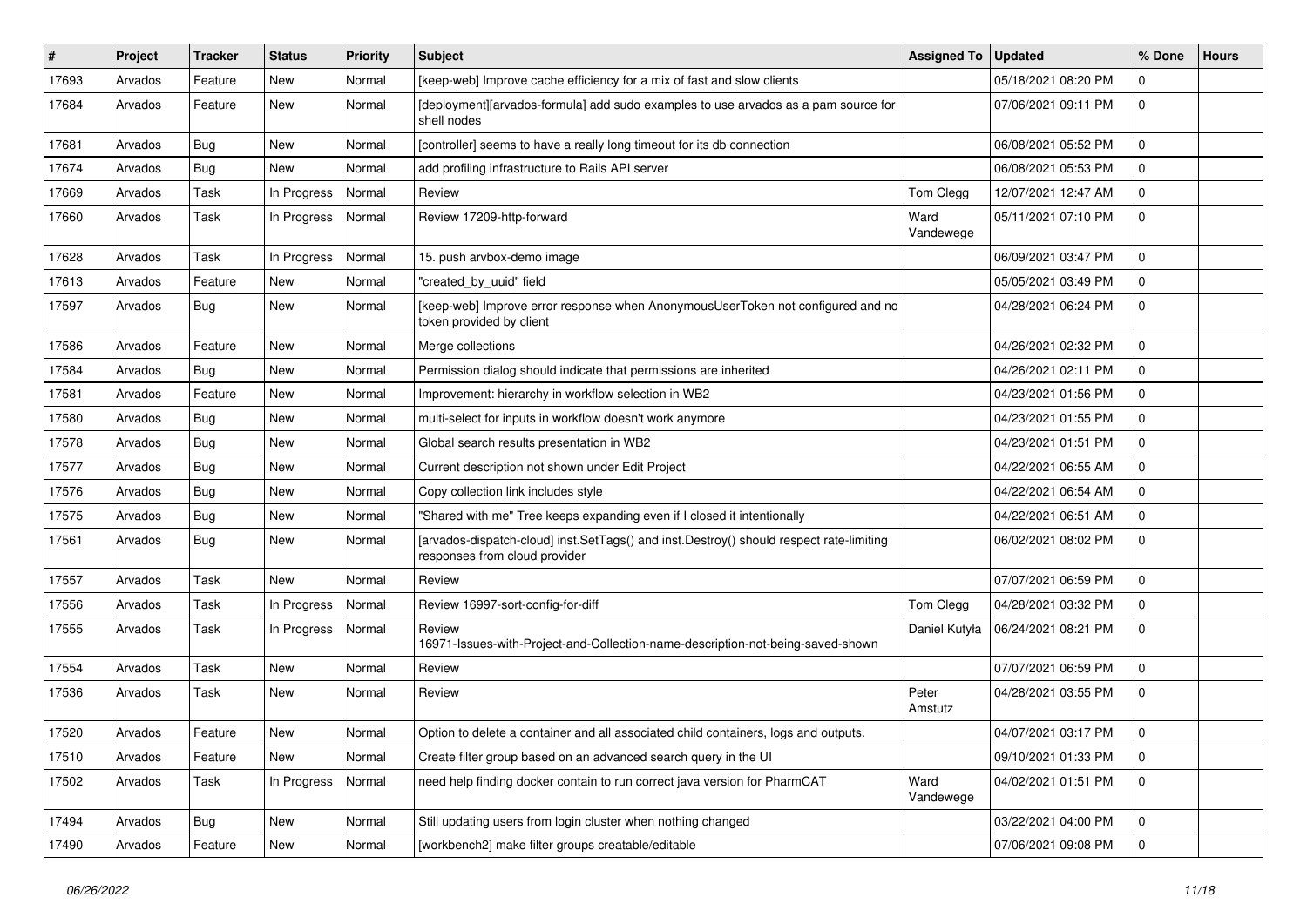| #     | Project | <b>Tracker</b> | <b>Status</b> | <b>Priority</b> | <b>Subject</b>                                                                                                                      | <b>Assigned To</b> | <b>Updated</b>      | % Done      | <b>Hours</b> |
|-------|---------|----------------|---------------|-----------------|-------------------------------------------------------------------------------------------------------------------------------------|--------------------|---------------------|-------------|--------------|
| 17483 | Arvados | Task           | New           | Normal          | Review                                                                                                                              |                    | 04/14/2021 07:47 PM | $\Omega$    |              |
| 17478 | Arvados | Story          | <b>New</b>    | Normal          | Port Rails controller and integration tests for Groups to controller                                                                |                    | 06/08/2021 05:55 PM | 0           |              |
| 17477 | Arvados | Task           | New           | Normal          | document arv-bash                                                                                                                   |                    | 03/17/2021 02:47 PM | $\Omega$    |              |
| 17472 | Arvados | Story          | In Progress   | Normal          | Architecture for displaying container metrics in workbench                                                                          | Tom Clegg          | 12/16/2021 04:29 PM | $\Omega$    |              |
| 17468 | Arvados | Feature        | <b>New</b>    | Normal          | [controller] Skip repetitive OIDC UserInfo calls if access token validates as an ID token                                           |                    | 07/06/2021 09:11 PM | $\Omega$    |              |
| 17461 | Arvados | Feature        | New           | Normal          | Flag to make turn file format mismatches from an error to a warning                                                                 | Jiayong Li         | 04/14/2021 07:47 PM | 0           |              |
| 17459 | Arvados | Task           | New           | Normal          | Review                                                                                                                              | Peter<br>Amstutz   | 02/23/2022 03:13 PM | $\Omega$    |              |
| 17456 | Arvados | Task           | <b>New</b>    | Normal          | Review                                                                                                                              | Peter<br>Amstutz   | 05/04/2022 03:19 PM | $\Omega$    |              |
| 17434 | Arvados | Bug            | New           | High            | project not shown in hierarchy on the left of wb2                                                                                   |                    | 03/15/2021 02:35 PM | $\Omega$    |              |
| 17433 | Arvados | Bug            | New           | Normal          | Long picklists hide typing field in WB2                                                                                             |                    | 03/01/2021 09:06 PM | $\Omega$    |              |
| 17428 | Arvados | <b>Bug</b>     | New           | Normal          | [deployment] arvados-api-server fails to re-install/upgrade if the postgresql-client and<br>the server versions differ              |                    | 07/06/2021 09:08 PM | $\Omega$    |              |
| 17424 | Arvados | Bug            | <b>New</b>    | Normal          | [API] group contents endpoint edge cases with filter on uuid                                                                        |                    | 03/08/2021 08:48 PM | $\Omega$    |              |
| 17420 | Arvados | Support        | New           | Normal          | Review Lon's cwltool PR                                                                                                             | Peter<br>Amstutz   | 09/15/2021 03:16 PM | 0           |              |
| 17413 | Arvados | <b>Bug</b>     | <b>New</b>    | Normal          | [arv-mount] Exit (instead of undefined behavior) after unhandled exception                                                          |                    | 07/06/2021 09:08 PM | $\Omega$    |              |
| 17412 | Arvados | Task           | New           | Normal          | Review                                                                                                                              | Peter<br>Amstutz   | 05/26/2021 04:42 PM | $\Omega$    |              |
| 17410 | Arvados | Task           | New           | Normal          | Review                                                                                                                              | Peter<br>Amstutz   | 03/03/2021 06:51 PM | $\Omega$    |              |
| 17403 | Arvados | Task           | In Progress   | Normal          | Review 17337-files-not-visible-in-arvados                                                                                           | Daniel Kutyła      | 03/31/2021 03:23 PM | $\Omega$    |              |
| 17401 | Arvados | Feature        | <b>New</b>    | Normal          | VS code plugin for Arvados                                                                                                          |                    | 02/18/2021 04:27 PM | $\Omega$    |              |
| 17396 | Arvados | Bug            | New           | High            | Favorites copy dialog further issues                                                                                                |                    | 02/16/2021 10:31 PM | 0           |              |
| 17381 | Arvados | <b>Bug</b>     | New           | Normal          | [playground] [wb2] add a redirect                                                                                                   |                    | 02/12/2021 04:34 PM | $\Omega$    |              |
| 17368 | Arvados | Task           | Feedback      | Normal          | 10. Deploy RC to su92l                                                                                                              | Peter<br>Amstutz   | 03/03/2021 06:03 PM | $\Omega$    |              |
| 17358 | Arvados | <b>Bug</b>     | <b>New</b>    | Normal          | [wb2] mis-placed label?                                                                                                             |                    | 07/06/2021 09:08 PM | $\Omega$    |              |
| 17357 | Arvados | Bug            | New           | Normal          | [wb2] ssh keys for admin user list all of them (in the user tab)                                                                    |                    | 07/06/2021 09:08 PM | $\Omega$    |              |
| 17354 | Arvados | Feature        | New           | Normal          | Be able to inject additional documentation text into WebDAV/s3 info dialog                                                          |                    | 02/09/2021 03:51 PM | $\mathbf 0$ |              |
| 17348 | Arvados | Story          | New           | Normal          | Example workflow template which streams data from S3 in first step, does some<br>computation steps, and uploads results back to S3. |                    | 02/05/2021 06:02 PM | $\mathbf 0$ |              |
| 17347 | Arvados | Bug            | New           | Normal          | crunch-run --list fatal error out of memory                                                                                         |                    | 02/05/2021 05:22 PM | 0           |              |
| 17345 | Arvados | <b>Bug</b>     | New           | Normal          | [boot] handle dependency upgrades better in "arvados-package build"                                                                 |                    | 07/06/2021 09:12 PM | $\mathbf 0$ |              |
| 17344 | Arvados | Story          | New           | Normal          | [boot] Make arvados-server-easy package suitable for demo use case                                                                  | Tom Clegg          | 07/06/2021 09:12 PM | $\Omega$    |              |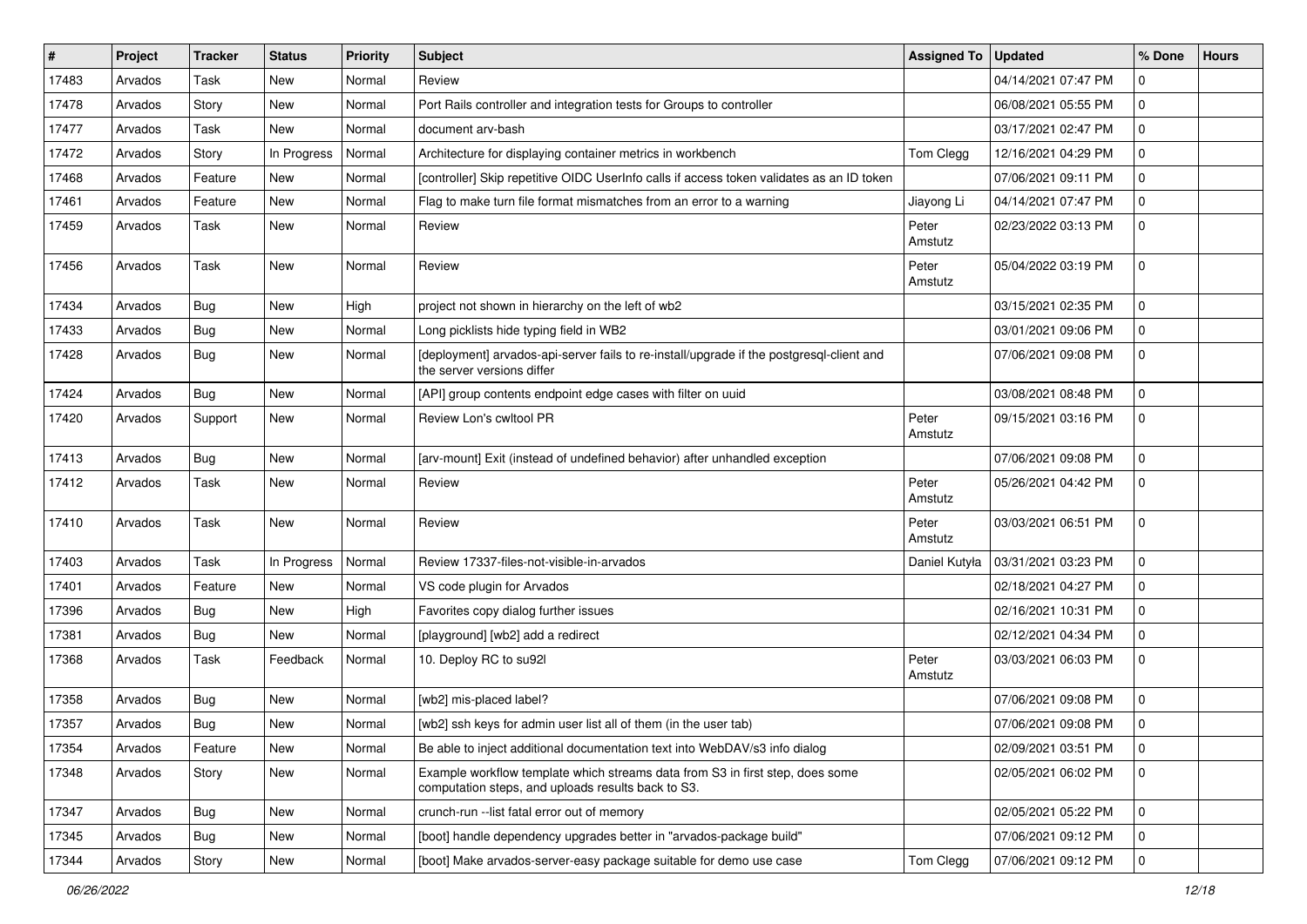| $\vert$ # | Project | <b>Tracker</b> | <b>Status</b> | <b>Priority</b> | <b>Subject</b>                                                                      | <b>Assigned To</b>  | <b>Updated</b>      | % Done      | <b>Hours</b> |
|-----------|---------|----------------|---------------|-----------------|-------------------------------------------------------------------------------------|---------------------|---------------------|-------------|--------------|
| 17327     | Arvados | Feature        | New           | Normal          | Go codegen for reading/writing CWL                                                  | Nico César          | 03/03/2021 06:51 PM | 0           |              |
| 17326     | Arvados | Task           | New           | Normal          | Review                                                                              | Lucas Di<br>Pentima | 03/17/2021 03:55 PM | 0           |              |
| 17320     | Arvados | Support        | New           | Normal          | Explain what additonal configuration is needed for provision.sh to go to production | Peter<br>Amstutz    | 05/26/2021 04:42 PM | $\mathbf 0$ |              |
| 17314     | Arvados | Bug            | New           | Normal          | [API] [controller] [Workbench] 404 on foreign user UUID in admin interface          |                     | 07/06/2021 09:08 PM | $\mathsf 0$ |              |
| 17313     | Arvados | Feature        | <b>New</b>    | Normal          | [Documentation] improve federation documentation                                    | Ward<br>Vandewege   | 03/17/2021 03:55 PM | 0           |              |
| 17310     | Arvados | Feature        | New           | Normal          | SAML support                                                                        |                     | 02/01/2021 06:49 PM | 0           |              |
| 17309     | Arvados | Feature        | <b>New</b>    | Normal          | Keep "Shared with me" collapsed unless opened manually                              |                     | 02/01/2021 04:58 PM | $\mathbf 0$ |              |
| 17304     | Arvados | Feature        | New           | Normal          | Allow setting properties on processes                                               |                     | 01/29/2021 04:59 PM | 0           |              |
| 17303     | Arvados | Feature        | New           | Normal          | List properties and allow filtering by them in the project listings                 |                     | 01/29/2021 04:57 PM | 0           |              |
| 17300     | Arvados | Bug            | New           | High            | array of array of File causes 'NoneType' object has no attribute 'resolved'         |                     | 01/29/2021 02:19 PM | 0           |              |
| 17292     | Arvados | Feature        | New           | Normal          | Merging collections feature                                                         |                     | 01/25/2021 05:00 PM | 0           |              |
| 17291     | Arvados | Bug            | New           | Normal          | Copy selected to collection issue                                                   |                     | 01/25/2021 04:59 PM | $\mathsf 0$ |              |
| 17287     | Arvados | Story          | In Progress   | Normal          | Ruby 2.5 will be EOLed soon, make sure to be ready for 2.6                          |                     | 08/30/2021 06:12 PM | 0           |              |
| 17283     | Arvados | Task           | New           | Normal          | Review                                                                              | Ward<br>Vandewege   | 03/04/2021 08:13 PM | $\mathbf 0$ |              |
| 17277     | Arvados | Task           | New           | Normal          | Make sure machine is configured to respond for that virtual host                    | Ward<br>Vandewege   | 02/24/2021 07:45 PM | $\mathsf 0$ |              |
| 17275     | Arvados | Bug            | <b>New</b>    | Normal          | Move Go Arvados RPC module into Go SDK & migrate to new API                         |                     | 01/20/2021 04:36 PM | 0           |              |
| 17274     | Arvados | Story          | New           | Normal          | Add "viewer.commonwl.org" DNS alias                                                 | Peter<br>Amstutz    | 02/24/2021 07:45 PM | 0           |              |
| 17272     | Arvados | Story          | New           | Normal          | Doc site feedback                                                                   |                     | 01/20/2021 04:44 PM | 0           |              |
| 17261     | Arvados | Feature        | New           | Normal          | Determine ownership of objects within wb2                                           |                     | 01/19/2021 06:29 PM | $\mathbf 0$ |              |
| 17251     | Arvados | Feature        | New           | Normal          | Investigate mypyc for arvados-cwl-runner                                            |                     | 01/08/2021 03:56 PM | 0           |              |
| 17244     | Arvados | Bug            | New           | Normal          | Make sure cgroupsV2 works with Arvados                                              |                     | 01/19/2021 06:43 PM | 0           |              |
| 17232     | Arvados | Support        | New           | Normal          | add example of readRDS() to arvadosR help                                           |                     | 11/09/2021 07:58 PM | 0           |              |
| 17214     | Arvados | Story          | <b>New</b>    | Normal          | Investigate using tracing                                                           |                     | 01/19/2021 06:30 PM | 0           |              |
| 17209     | Arvados | Feature        | In Progress   | Normal          | Controller forwards web requests to crunch worker nodes                             | Tom Clegg           | 05/11/2021 07:10 PM | $\mathbf 0$ |              |
| 17206     | Arvados | Feature        | New           | Normal          | crunch-run reverse proxies HTTP requests to container                               |                     | 01/19/2021 07:00 PM | $\mathbf 0$ |              |
| 17194     | Arvados | Feature        | New           | Normal          | support Amazon Linux                                                                |                     | 12/04/2020 07:54 PM | 0           |              |
| 17186     | Arvados | Bug            | New           | Normal          | [dispatch] broken node logs should also be copied to a-d-c logs                     |                     | 12/02/2020 05:49 PM | 0           |              |
| 17185     | Arvados | Feature        | New           | Normal          | [adc] add broken node metrics                                                       | Tom Clegg           | 04/28/2021 01:37 PM | 0           |              |
| 17181     | Arvados | Task           | New           | Normal          | Talk to Michael                                                                     |                     | 12/15/2020 06:20 PM | $\mathbf 0$ |              |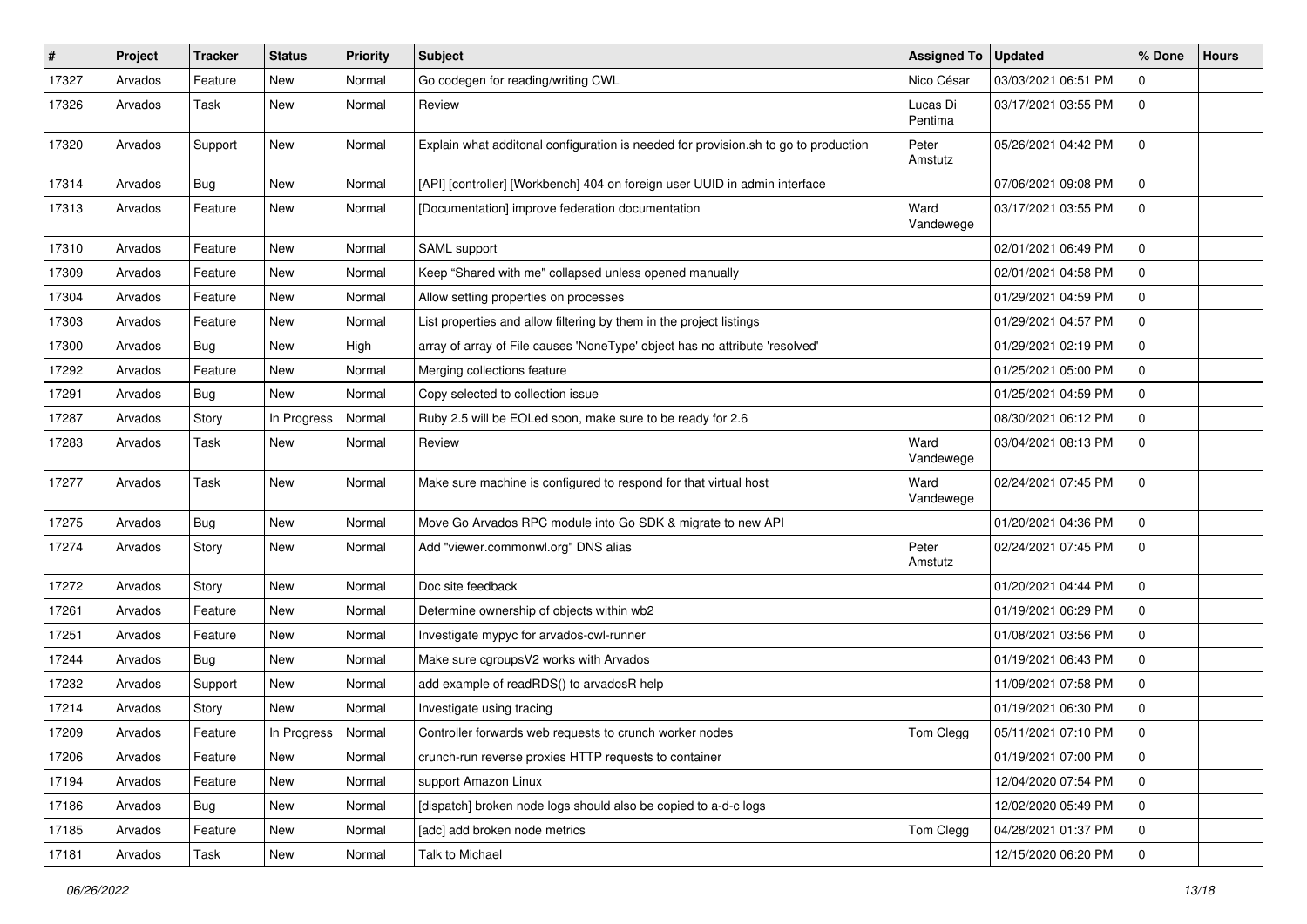| #     | Project | <b>Tracker</b> | <b>Status</b> | <b>Priority</b> | <b>Subject</b>                                                                                                   | Assigned To   Updated |                     | % Done      | <b>Hours</b> |
|-------|---------|----------------|---------------|-----------------|------------------------------------------------------------------------------------------------------------------|-----------------------|---------------------|-------------|--------------|
| 17178 | Arvados | Feature        | New           | Normal          | Render live graphs of container crunchstat in wb2                                                                |                       | 01/18/2022 09:46 PM | $\mathbf 0$ |              |
| 17174 | Arvados | Feature        | <b>New</b>    | Normal          | Menu item ordering                                                                                               |                       | 12/01/2020 09:29 PM | $\mathbf 0$ |              |
| 17172 | Arvados | Feature        | New           | Normal          | Stale-while-revalidate caching strategy for requests                                                             |                       | 12/01/2020 07:04 PM | $\mathbf 0$ |              |
| 17168 | Arvados | Bug            | In Progress   | Normal          | Add some basic documentation about wb2 to user guide                                                             | Sarah<br>Zaranek      | 11/30/2020 09:28 PM | 0           |              |
| 17166 | Arvados | Support        | Feedback      | Normal          | Set up CWL project jenkins server                                                                                |                       | 12/15/2020 06:20 PM | $\mathbf 0$ |              |
| 17160 | Arvados | <b>Bug</b>     | New           | Normal          | [packaging] upgrade run_upload_packages.py to use twine for upload to PyPI                                       |                       | 11/23/2020 04:28 PM | $\Omega$    |              |
| 17159 | Arvados | <b>Bug</b>     | New           | Normal          | [build] make build-packages-python-ruby run on a Jenkins satellite                                               |                       | 11/23/2020 04:25 PM | $\Omega$    |              |
| 17158 | Arvados | <b>Bug</b>     | New           | Normal          | Cannot execute a registered CommandLineTool, only Workflow                                                       |                       | 11/23/2020 04:20 PM | $\mathbf 0$ |              |
| 17157 | Arvados | <b>Bug</b>     | <b>New</b>    | Normal          | Workbench should have all collection updates result in new versions                                              |                       | 11/23/2020 04:22 PM | 0           |              |
| 17153 | Arvados | Bug            | New           | Normal          | Displays "Your project is empty." instead of "Nothing matched the search" when a<br>search doesn't find anything |                       | 11/19/2020 08:16 PM | $\mathbf 0$ |              |
| 17149 | Arvados | Feature        | New           | Normal          | Checkpoint / snapshot to support migrating tasks when more memory is needed                                      |                       | 11/19/2020 10:42 AM | 0           |              |
| 17148 | Arvados | Feature        | New           | Normal          | add logging middleware to lib/cmd                                                                                |                       | 06/07/2021 02:42 PM | $\mathbf 0$ |              |
| 17116 | Arvados | Story          | New           | Normal          | Consider excluding api_client_authorization from audit logs by default.                                          |                       | 11/16/2020 04:23 PM | $\mathbf 0$ |              |
| 17112 | Arvados | Feature        | New           | Normal          | Store unsigned collection manifests in keep                                                                      |                       | 11/13/2020 10:40 PM | 0           |              |
| 17110 | Arvados | Feature        | New           | Normal          | Container reuse on sub-workflows and chunks of scatter inputs                                                    |                       | 11/13/2020 03:54 PM | 0           |              |
| 17104 | Arvados | Feature        | New           | Normal          | Feature to toggle "detailed rows" in project view                                                                |                       | 11/30/2020 05:42 PM | 0           |              |
| 17100 | Arvados | Feature        | New           | Normal          | Audit logs should include current/logged in user                                                                 |                       | 11/09/2020 04:37 PM | $\mathbf 0$ |              |
| 17089 | Arvados | Task           | New           | Normal          | Review                                                                                                           | Lucas Di<br>Pentima   | 02/02/2021 06:32 PM | 0           |              |
| 17074 | Arvados | <b>Bug</b>     | <b>New</b>    | Normal          | Use count=none & keyset paging                                                                                   |                       | 11/03/2020 09:15 PM | $\mathbf 0$ |              |
| 17073 | Arvados | Bug            | <b>New</b>    | Normal          | Permission links originating from users should only update that user                                             | Peter<br>Amstutz      | 02/02/2021 06:32 PM | 0           |              |
| 17070 | Arvados | Feature        | New           | Normal          | [packaging][centos] build packages for centos8                                                                   |                       | 07/06/2021 09:12 PM | $\mathbf 0$ |              |
| 17054 | Arvados | Feature        | In Progress   | Normal          | Custom naming for scatter steps                                                                                  |                       | 05/04/2022 03:19 PM | $\mathbf 0$ |              |
| 17052 | Arvados | Bug            | In Progress   | Normal          | arvados-server replaces run test services.py                                                                     |                       | 10/28/2020 04:37 PM | $\mathbf 0$ |              |
| 17041 | Arvados | <b>Bug</b>     | <b>New</b>    | Normal          | Upload doesn't work on arvbox-demo                                                                               |                       | 10/22/2020 08:05 PM | $\mathbf 0$ |              |
| 17038 | Arvados | Feature        | New           | Normal          | [controller] Option to request additional scopes, and verify additional claims, during<br>OpenID Connect auth    |                       | 05/19/2021 09:04 PM | 0           |              |
| 17037 | Arvados | Feature        | New           | Normal          | [controller] Improve use of given_name/family_name fields for generic OpenID Connect<br>providers                |                       | 10/21/2020 05:33 PM | 0           |              |
| 17005 | Arvados | <b>Bug</b>     | New           | Normal          | CWL v1.2 Conformance test 83 failed twice on the new Arvados Playground                                          |                       | 10/14/2020 04:19 PM | 0           |              |
| 16975 | Arvados | Feature        | New           | Normal          | Direct navigation to federated objects                                                                           |                       | 11/03/2020 08:50 PM | 0           |              |
| 16973 | Arvados | Bug            | New           | Normal          | No "disable re-use" option when running a newly registered workflow                                              |                       | 10/07/2020 06:46 PM | 0           |              |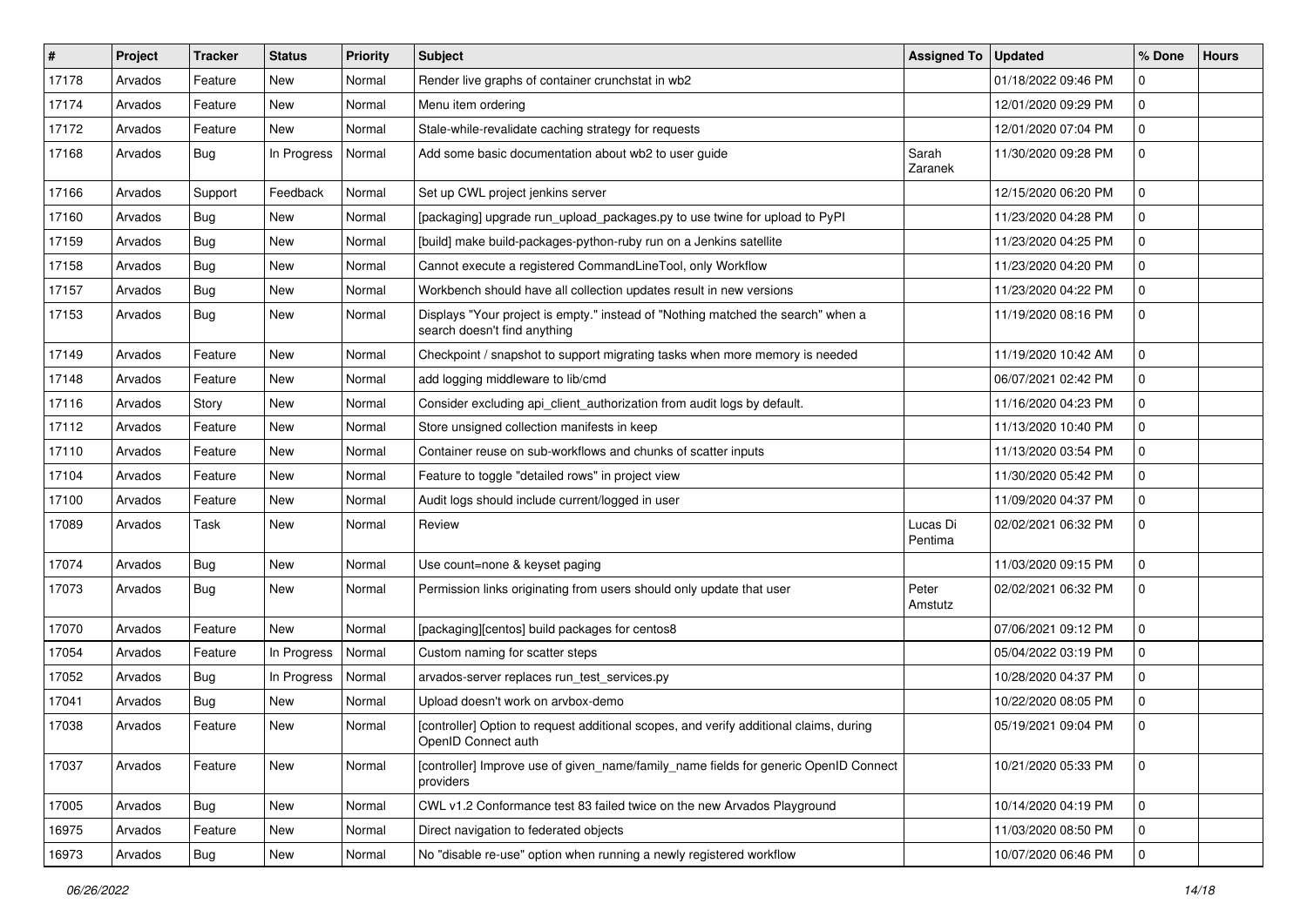| #     | Project | <b>Tracker</b> | <b>Status</b> | <b>Priority</b> | Subject                                                                                           | Assigned To   Updated |                     | % Done      | <b>Hours</b> |
|-------|---------|----------------|---------------|-----------------|---------------------------------------------------------------------------------------------------|-----------------------|---------------------|-------------|--------------|
| 16972 | Arvados | Bug            | New           | Normal          | Container request page doesn't refresh                                                            |                       | 10/07/2020 06:33 PM | $\mathbf 0$ |              |
| 16970 | Arvados | Bug            | <b>New</b>    | Normal          | "Shared" option in sharing dialog is confusing                                                    |                       | 10/07/2020 06:30 PM | $\mathbf 0$ |              |
| 16964 | Arvados | Task           | New           | Normal          | Review                                                                                            | Peter<br>Amstutz      | 07/15/2021 06:55 PM | $\Omega$    |              |
| 16933 | Arvados | Bug            | New           | Normal          | [login federation] post-trashing collection UX bug                                                |                       | 09/30/2020 04:49 PM | 0           |              |
| 16932 | Arvados | Bug            | New           | Normal          | [login federation] trashing collections: snackbar issues                                          |                       | 10/02/2020 03:31 PM | $\mathbf 0$ |              |
| 16931 | Arvados | Bug            | New           | Normal          | [login federation] Not Found modal when looking at trashed collection                             |                       | 09/30/2020 04:39 PM | $\Omega$    |              |
| 16888 | Arvados | <b>Bug</b>     | In Progress   | Normal          | Federate container token cannot access resources on other clusters                                | Tom Clegg             | 06/22/2022 03:25 PM | $\mathbf 0$ |              |
| 16881 | Arvados | Task           | New           | Normal          | Review                                                                                            | Peter<br>Amstutz      | 03/17/2021 03:58 PM | $\mathbf 0$ |              |
| 16879 | Arvados | Task           | <b>New</b>    | Normal          | Review                                                                                            | Peter<br>Amstutz      | 09/23/2020 04:27 PM | 0           |              |
| 16871 | Arvados | Support        | New           | Normal          | Translate NextFlow workflows to CWL with notes                                                    |                       | 09/22/2020 06:18 PM | 0           |              |
| 16870 | Arvados | Story          | New           | Normal          | Research & create examples of other CWL patterns                                                  | Jiayong Li            | 10/30/2020 04:11 PM | 0           |              |
| 16869 | Arvados | Story          | <b>New</b>    | Normal          | Go through workflow patterns and add them to the CWL patterns repo                                | Jiayong Li            | 10/30/2020 04:11 PM | $\mathbf 0$ |              |
| 16867 | Arvados | Bug            | New           | Normal          | Rust SDK                                                                                          |                       | 09/23/2020 09:04 AM | $\Omega$    |              |
| 16866 | Arvados | Feature        | New           | Normal          | Support OpenAPI                                                                                   |                       | 10/16/2020 04:50 PM | $\Omega$    |              |
| 16853 | Arvados | Bug            | <b>New</b>    | Normal          | [arvbox] various bugs                                                                             |                       | 09/18/2020 08:55 PM | 0           |              |
| 16852 | Arvados | Bug            | New           | Normal          | [keep-balance] replication level distribution should account for volumes' built-in<br>replication |                       | 07/06/2021 09:12 PM | $\mathbf 0$ |              |
| 16851 | Arvados | Bug            | New           | Normal          | [keep-balance] "underreplicated blocks" are overcounted in log messages                           |                       | 07/06/2021 09:12 PM | 0           |              |
| 16849 | Arvados | Feature        | New           | Normal          | Investigate / document using Rabix Composer + arv-mount + arvados-cwl-runner                      |                       | 09/18/2020 05:19 PM | 0           |              |
| 16843 | Arvados | Feature        | New           | Normal          | [a-d-c] admin cli                                                                                 |                       | 07/06/2021 09:08 PM | $\mathbf 0$ |              |
| 16832 | Arvados | Bug            | New           | Normal          | replace linkchecker in our build environment                                                      | Ward<br>Vandewege     | 11/04/2020 05:23 PM | $\Omega$    |              |
| 16830 | Arvados | Bug            | <b>New</b>    | Normal          | [keep-web] S3 PutObject response should have content MD5                                          |                       | 07/06/2021 09:12 PM | $\mathbf 0$ |              |
| 16816 | Arvados | Task           | New           | Normal          | Review                                                                                            |                       | 02/02/2021 06:33 PM | $\mathbf 0$ |              |
| 16805 | Arvados | Bug            | New           | Normal          | "enter" dismisses setup dialog instead of submitting                                              |                       | 09/08/2020 08:46 PM | $\Omega$    |              |
| 16802 | Arvados | Feature        | New           | Normal          | [packaging] create an arvados-shell-node package                                                  |                       | 07/06/2021 09:08 PM | 0           |              |
| 16800 | Arvados | Feature        | New           | Normal          | PAM sets Arvados environment vars                                                                 |                       | 09/02/2020 05:09 PM |             |              |
| 16784 | Arvados | Feature        | New           | Normal          | Roles view                                                                                        |                       | 08/31/2020 03:00 PM | 0           |              |
| 16771 | Arvados | <b>Bug</b>     | New           | Normal          | [keepstore, arvados-dispatch-cloud] Driver parameter should be specified consistently             |                       | 08/26/2020 10:07 PM | 0           |              |
| 16768 | Arvados | Task           | New           | Normal          | Review                                                                                            | Peter<br>Amstutz      | 08/26/2020 08:17 PM | 0           |              |
| 16764 | Arvados | Task           | New           | Normal          | Review                                                                                            | Tom Clegg             | 01/19/2021 06:29 PM | l 0         |              |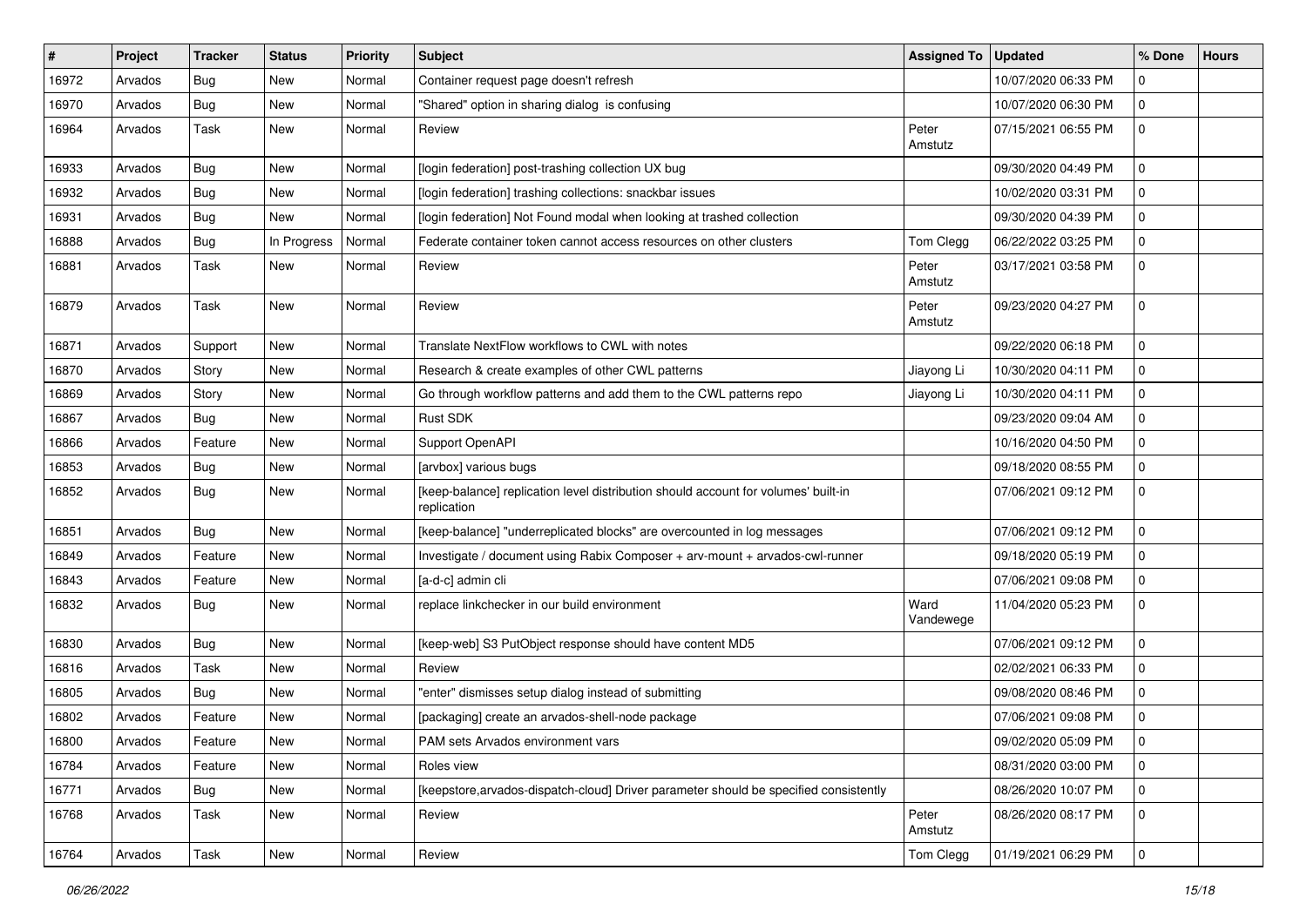| #     | Project | <b>Tracker</b> | <b>Status</b> | <b>Priority</b> | Subject                                                                                              | <b>Assigned To</b> | <b>Updated</b>      | % Done      | Hours |
|-------|---------|----------------|---------------|-----------------|------------------------------------------------------------------------------------------------------|--------------------|---------------------|-------------|-------|
| 16744 | Arvados | Feature        | <b>New</b>    | Normal          | [keep-web] Support more S3 write APIs: DeleteObjects, POST object                                    |                    | 07/06/2021 09:12 PM | $\mathbf 0$ |       |
| 16741 | Arvados | Story          | <b>New</b>    | Normal          | Upload verification tool                                                                             |                    | 08/24/2020 03:51 PM | $\Omega$    |       |
| 16738 | Arvados | Feature        | New           | Normal          | [a-d-c] introduce concept of "quota partition"                                                       |                    | 07/06/2021 09:08 PM | $\mathbf 0$ |       |
| 16728 | Arvados | Story          | <b>New</b>    | Normal          | Migrate federated workflow and federation user migrate tests to use arvados-boot                     |                    | 08/19/2020 05:05 PM | $\mathbf 0$ |       |
| 16701 | Arvados | Feature        | <b>New</b>    | Normal          | Tool to compare contents of a local file system to contents of a collection                          |                    | 08/14/2020 08:13 PM | $\mathbf 0$ |       |
| 16682 | Arvados | <b>Bug</b>     | New           | Normal          | Missing nodejs should not be a fatal error for submitting a workflow                                 | Nico César         | 06/07/2021 03:01 PM | $\Omega$    |       |
| 16673 | Arvados | Support        | <b>New</b>    | Normal          | Document using OpenID Connect support for AAI                                                        | Peter<br>Amstutz   | 01/19/2021 06:29 PM | $\mathbf 0$ |       |
| 16664 | Arvados | Story          | <b>New</b>    | Normal          | Remove legacy config loading                                                                         |                    | 08/04/2020 08:27 PM | $\mathbf 0$ |       |
| 16658 | Arvados | Bug            | <b>New</b>    | Normal          | [Bug] "Move/Copy To" Dialog does not list all possible target locations.                             |                    | 07/30/2020 05:31 PM | $\Omega$    |       |
| 16656 | Arvados | Bug            | <b>New</b>    | Normal          | Arvados bug (GUI): Favorites not displayed in ARV move function                                      |                    | 07/30/2020 05:29 PM | 0           |       |
| 16651 | Arvados | Feature        | <b>New</b>    | Normal          | Show sharing dialog also for users with read and write permissions                                   |                    | 07/30/2020 05:11 PM | 0           |       |
| 16650 | Arvados | Feature        | <b>New</b>    | Normal          | Downloading and open in new tab for subfolders in data collection                                    |                    | 07/30/2020 05:09 PM | $\Omega$    |       |
| 16646 | Arvados | Feature        | New           | Normal          | Search in Data collection                                                                            |                    | 07/30/2020 05:05 PM | $\Omega$    |       |
| 16644 | Arvados | Feature        | <b>New</b>    | Normal          | Move files into existing collection                                                                  |                    | 07/30/2020 05:03 PM | $\Omega$    |       |
| 16643 | Arvados | Feature        | New           | Normal          | Notification functionality                                                                           |                    | 07/30/2020 05:02 PM | 0           |       |
| 16642 | Arvados | Feature        | <b>New</b>    | Normal          | Processes page                                                                                       |                    | 07/30/2020 05:02 PM | $\Omega$    |       |
| 16641 | Arvados | Feature        | <b>New</b>    | Normal          | Move / copy dialog with search field                                                                 |                    | 02/23/2021 04:52 PM | $\mathbf 0$ |       |
| 16640 | Arvados | Feature        | <b>New</b>    | Normal          | Cluster c97qk interferes with proper search function                                                 |                    | 07/30/2020 05:00 PM | $\mathbf 0$ |       |
| 16639 | Arvados | Feature        | <b>New</b>    | Normal          | Display number of hits for search function                                                           |                    | 07/30/2020 04:57 PM | $\Omega$    |       |
| 16638 | Arvados | Feature        | <b>New</b>    | Normal          | Open search result in new tab                                                                        |                    | 07/30/2020 04:56 PM | 0           |       |
| 16633 | Arvados | Bug            | New           | Normal          | "Arvados VM" is not defined in the docs                                                              |                    | 07/26/2020 10:53 AM | $\mathbf 0$ |       |
| 16617 | Arvados | Feature        | <b>New</b>    | Normal          | Improve arv-copy for workflows                                                                       |                    | 07/26/2021 06:01 PM | $\Omega$    |       |
| 16614 | Arvados | Bug            | New           | Normal          | Submitting workflows with large numbers of file inputs is very slow                                  |                    | 11/03/2020 08:10 PM | $\Omega$    |       |
| 16610 | Arvados | Task           | <b>New</b>    | Normal          | Review                                                                                               |                    | 07/07/2021 06:59 PM | $\mathbf 0$ |       |
| 16607 | Arvados | Task           | <b>New</b>    | Normal          | Review                                                                                               | Ward<br>Vandewege  | 10/14/2020 07:52 PM | $\Omega$    |       |
| 16593 | Arvados | Feature        | <b>New</b>    | Normal          | Way to determine owner to be able to request access                                                  |                    | 08/03/2020 05:25 PM | 0           |       |
| 16590 | Arvados | Feature        | New           | Normal          | support dynamic arvados users on shell nodes (NSS)                                                   |                    | 07/09/2020 06:40 PM | 10          |       |
| 16574 | Arvados | Feature        | New           | Normal          | Can limit which users can submit container requests.                                                 |                    | 08/02/2021 08:24 PM | $\Omega$    |       |
| 16571 | Arvados | Feature        | New           | Normal          | Permission system supports seeing & sharing with a group without having access to<br>group contents. |                    | 06/30/2020 02:05 PM | 0           |       |
| 16567 | Arvados | Feature        | <b>New</b>    | Normal          | GCP support in arvados-dispatch-cloud                                                                |                    | 06/26/2020 01:40 PM | 0           |       |
| 16566 | Arvados | Bug            | New           | Normal          | [cli] can't create a token when using a token created with create_superuser_token.rb                 |                    | 07/06/2021 09:08 PM | 0           |       |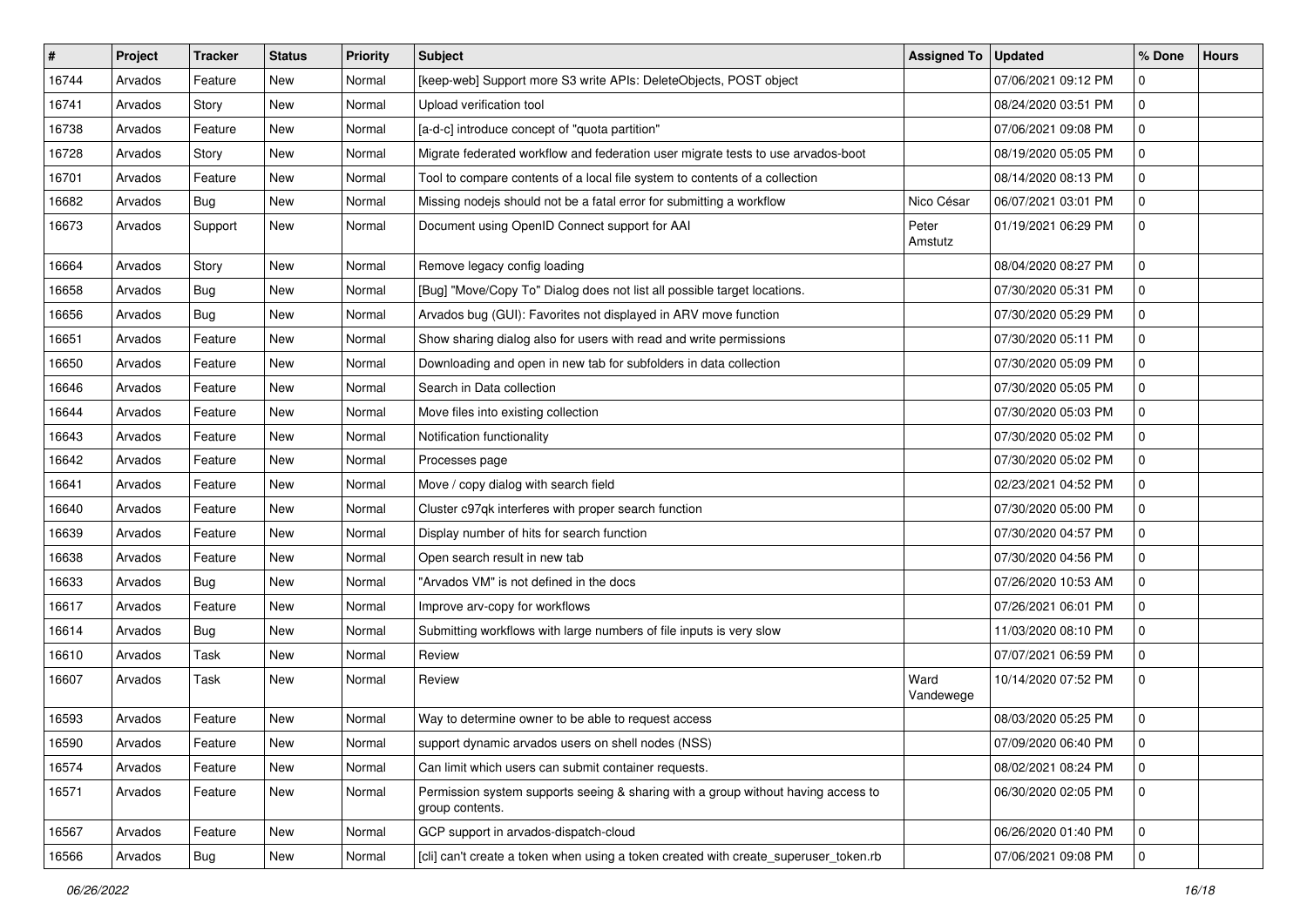| $\vert$ # | Project | <b>Tracker</b> | <b>Status</b> | <b>Priority</b> | <b>Subject</b>                                                                                                  | <b>Assigned To</b>  | <b>Updated</b>      | % Done      | <b>Hours</b> |
|-----------|---------|----------------|---------------|-----------------|-----------------------------------------------------------------------------------------------------------------|---------------------|---------------------|-------------|--------------|
| 16563     | Arvados | Feature        | <b>New</b>    | Normal          | All services support TLS directly                                                                               |                     | 06/24/2020 06:56 PM | $\mathbf 0$ |              |
| 16562     | Arvados | Feature        | <b>New</b>    | Normal          | SDKs ask API server for preferred "Services" config based on whether you are<br>"internal" or "external"        |                     | 06/24/2020 06:53 PM | $\mathbf 0$ |              |
| 16561     | Arvados | Story          | In Progress   | Normal          | Add "Listen" to Services config                                                                                 | Tom Clegg           | 06/24/2022 09:01 PM | $\mathbf 0$ |              |
| 16556     | Arvados | Bug            | <b>New</b>    | Normal          | Template for Workflow Displaying Last Step instead of Main on Workbench                                         |                     | 06/23/2020 01:16 AM | $\mathbf 0$ |              |
| 16552     | Arvados | Story          | New           | Normal          | "arvados-server init" can get TLS certificates from Let's Encrypt                                               | Tom Clegg           | 11/05/2021 03:15 PM | $\mathbf 0$ |              |
| 16546     | Arvados | Task           | <b>New</b>    | Normal          | Review                                                                                                          | Tom Clegg           | 07/06/2021 09:11 PM | $\mathbf 0$ |              |
| 16537     | Arvados | Task           | New           | Normal          | Review                                                                                                          | Peter<br>Amstutz    | 08/26/2020 04:11 PM | $\mathbf 0$ |              |
| 16532     | Arvados | Support        | <b>New</b>    | Normal          | Write a troubleshooting page with debugging advice for configuration issues                                     | Lucas Di<br>Pentima | 08/26/2020 04:11 PM | $\mathbf 0$ |              |
| 16519     | Arvados | Feature        | <b>New</b>    | Normal          | [keepstore] optimize md5sum calculations                                                                        |                     | 06/10/2020 04:22 PM | $\mathbf 0$ |              |
| 16518     | Arvados | Feature        | <b>New</b>    | Normal          | [keep] Allow clients to set a header to disable md5sum calculations in keepstore                                |                     | 06/10/2020 04:14 PM | 0           |              |
| 16515     | Arvados | Feature        | <b>New</b>    | Normal          | Display keep-balance block count stats in grafana dashboard                                                     |                     | 06/10/2020 03:51 PM | $\mathbf 0$ |              |
| 16510     | Arvados | <b>Bug</b>     | <b>New</b>    | Normal          | Indirectly trashed item's context menu show editable actions                                                    | Lucas Di<br>Pentima | 02/02/2021 06:33 PM | $\mathbf 0$ |              |
| 16501     | Arvados | Task           | Feedback      | Normal          | 9. Run bam-to-vcf pipeline on playground                                                                        | Sarah<br>Zaranek    | 06/10/2020 09:25 PM | $\mathbf 0$ |              |
| 16491     | Arvados | Feature        | <b>New</b>    | Normal          | Local/Samba/NFS Arvados uploads in pure Golang                                                                  |                     | 06/17/2020 05:02 PM | $\mathbf 0$ |              |
| 16489     | Arvados | Task           | <b>New</b>    | Normal          | Review 16439-objects-creation-placement-fix-tests                                                               |                     | 06/03/2020 09:50 PM | $\mathbf 0$ |              |
| 16462     | Arvados | Feature        | <b>New</b>    | Normal          | Expand arvados-controller to expose forecast features                                                           |                     | 07/07/2021 07:00 PM | $\mathbf 0$ |              |
| 16453     | Arvados | Story          | New           | Normal          | [controller] Expand config comment about LDAP search filters                                                    |                     | 05/20/2020 03:33 PM | $\mathbf 0$ |              |
| 16448     | Arvados | Bug            | New           | Normal          | Validation should detect input/output parameter name collisions.                                                |                     | 05/18/2020 09:50 PM | $\mathbf 0$ |              |
| 16436     | Arvados | <b>Bug</b>     | <b>New</b>    | Normal          | [install] Ensure postgresql has en_US.UTF-8 collation                                                           |                     | 05/18/2020 03:12 PM | $\mathbf 0$ |              |
| 16431     | Arvados | Story          | <b>New</b>    | Normal          | Write draft of stories / requirements / ideas for accessing external data                                       |                     | 07/01/2020 04:09 PM | $\mathbf 0$ |              |
| 16426     | Arvados | Bug            | <b>New</b>    | Normal          | [arv-put] should calculate (worst case) manifest size up front before upload, and abort<br>when it is too large |                     | 07/06/2021 09:08 PM | $\mathbf 0$ |              |
| 16414     | Arvados | Task           | <b>New</b>    | Normal          | Review                                                                                                          | Peter<br>Amstutz    | 05/06/2020 04:09 PM | $\Omega$    |              |
| 16409     | Arvados | Bug            | <b>New</b>    | Normal          | User tool runs out of memory and is killed; job still reported as being successful                              |                     | 05/06/2020 01:52 PM | $\mathbf 0$ |              |
| 16401     | Arvados | <b>Bug</b>     | New           | Normal          | Provenance graph not correctly capturing scatter/gather                                                         |                     | 05/04/2020 12:10 PM | l 0         |              |
| 16400     | Arvados | <b>Bug</b>     | New           | Normal          | Project Description editing lacks preview mode and lacks formatting instructions                                |                     | 05/03/2020 08:50 AM | 0           |              |
| 16390     | Arvados | Feature        | New           | Normal          | [k8s] add support for Azure AKS                                                                                 |                     | 05/04/2020 05:22 PM | 0           |              |
| 16389     | Arvados | Feature        | In Progress   | Normal          | [k8s] add support for Amazon EKS                                                                                | Ward<br>Vandewege   | 10/14/2020 04:47 PM | $\mathbf 0$ |              |
| 16386     | Arvados | Feature        | New           | Normal          | [k8s] make the docker images for our golang binaries much leaner                                                |                     | 04/30/2020 02:37 PM | 0           |              |